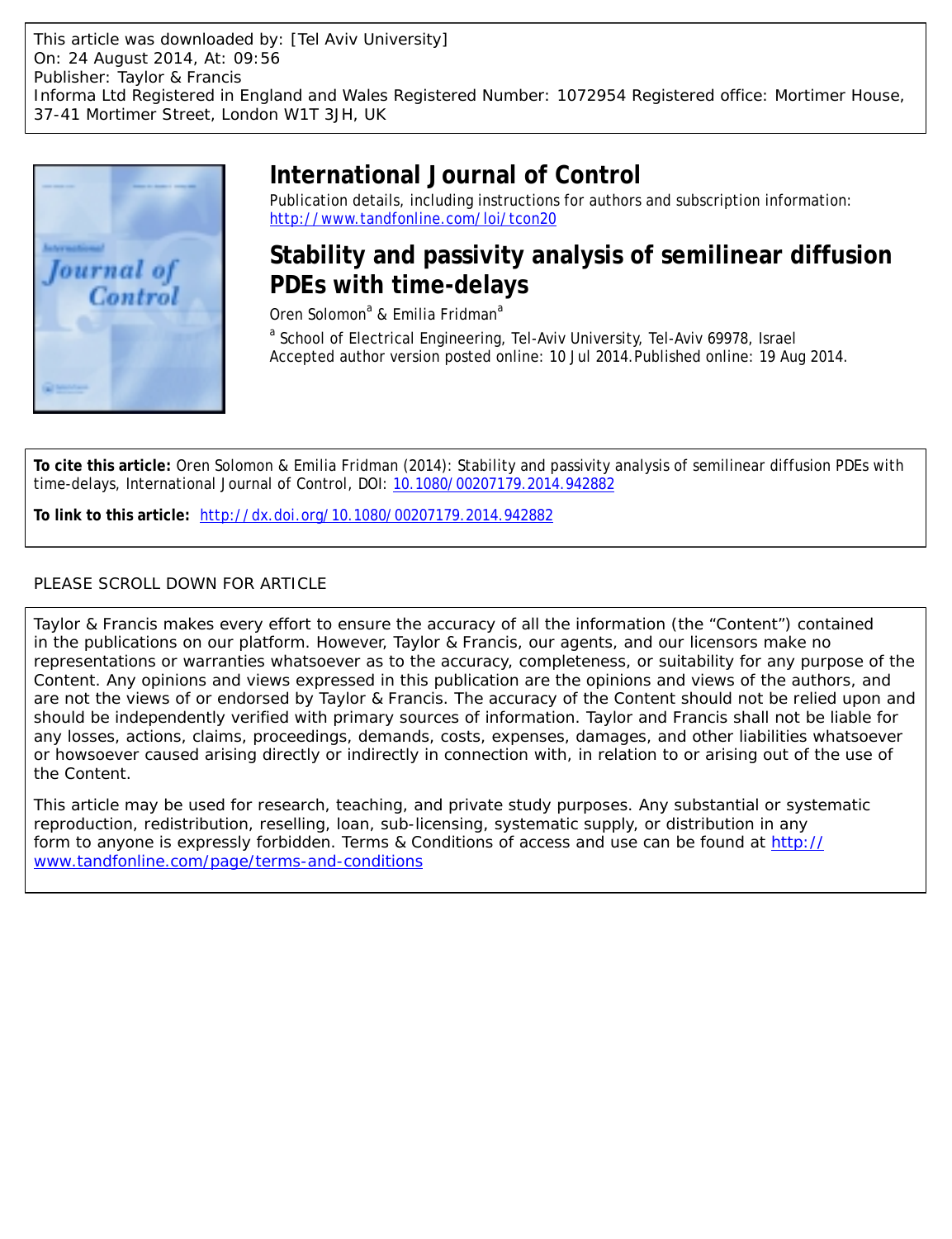

## **Stability and passivity analysis of semilinear diffusion PDEs with time-delays**

Oren Solomon and Emilia Fridman[∗](#page-1-0)

*School of Electrical Engineering, Tel-Aviv University, Tel-Aviv 69978, Israel*

(*Received 19 January 2014; accepted 5 July 2014*)

In the present paper, sufficient conditions for the exponential stability and passivity analysis of nonlinear diffusion partial differential equations (PDEs) with infinite distributed and discrete time-varying delays are derived. Such systems arise in many applications, e.g. in population dynamics and in heat flows. The existing Lyapunov-based results on the stability of diffusion nonlinear PDEs treat either systems with infinite delays or the ones with discrete slowly varying delays (with the delay-derivatives upper bounded by  $d < 1$ ), where the conditions are delay-independent in the discrete delays. In this paper, we introduce the Lyapunov-based analysis of semilinear diffusion PDEs with *fast-varying* (without any constraints on the delay-derivative) discrete and infinite distributed delays. Two novel methods are suggested leading to conditions in terms of linear matrix inequalities. The first one provides delay-independent with respect to discrete delays stability criterion via combination of Lyapunov–Krasovskii functionals and of the Halanay inequality. Note that the Halanay inequality is not applicable to the passivity analysis. Therefore, the second method develops the direct Lyapunov–Krasovskii method via the descriptor approach that leads to *delay-dependent* (in discrete delays) conditions for the exponential stability and passivity. Numerical examples illustrate the efficiency of the methods.

**Keywords:** diffusion PDEs; time-delays; Lyapunov–Krasovskii method

## **1. Introduction**

Diffusion partial differential equations (PDEs) with timedelays are present in population dynamics (Capasso & Liddo, [1994;](#page-13-0) Kolmanovskii & Myshkis, [1999\)](#page-13-1), heat flows (Fridman & Blighovsky, [2012\)](#page-13-2) and other engineering applications. The existing results for the delayed diffusion PDEs are mostly restricted to delay-independent conditions with respect to the discrete delays and avoid the performance analysis.

The objective of the present paper is to derive simple and efficient conditions for the exponential stability and passivity analysis of diffusion PDEs with infinite distributed and discrete time-varying delays. Two approaches are presented leading to conditions in terms of linear matrix inequalities (LMIs). The first one provides delay-independent (with respect to discrete fast-varying delays) stability criterion, which is derived via a novel combination of a Lyapunov– Krasovskii functional (LKF) and of the Halanay inequality (Halanay, [1966\)](#page-13-3). Note that the Halanay inequality is not applicable to the passivity and *L*2-gain analysis. Moreover, delay-dependent with respect to discrete delays criteria via Krasovskii method are usually less restrictive. Therefore, the second method develops the direct Lyapunov– Krasovskii method via the descriptor approach, which leads to delay-dependent conditions for the exponential stability and passivity analysis. In our results the stabilising effect

of the diffusion terms under the Dirichlet boundary conditions is taken into account with the help of Wirtinger's inequality. As a by-product, we provide also novel LMI conditions for the stability and passivity analysis of nonlinear ordinary differential equations (ODEs) with distributed and discrete delays. Numerical examples from the literature illustrate the efficiency of the presented methods and their advantages over the existing results.

The paper is organised as follows. Section [2](#page-2-0) presents problem formulation and useful lemmas. Section [3](#page-4-0) presents the first method for the exponential stability via a combination of an LKF (that corresponds to the distributed delay) with the Halanay inequality. Delay-dependent with respect to discrete delays stability conditions and the passivity analysis are presented in Sections [4.1](#page-6-0) and [4.2,](#page-9-0) respectively. Finally, Section [5](#page-11-0) presents three numerical examples that illustrate the efficiency of the presented methods.

**Notation:** The superscript '*T*' stands for matrix transposition, the subscript '*t*' stands for differentiation with respect to time, subscript '*xk*' stands for differentiation with respect to spatial variable ' $x_k$ ',  $k = 1, \ldots, m$  and  $\nabla_x = [\frac{\partial}{\partial x_1}, \dots, \frac{\partial}{\partial x_m}]^T$ . **R**<sup>*n*</sup> denotes the *n*-dimensional Euclidean space with the norm  $|\cdot|$ ,  $\mathbb{R}^{n \times m}$  is the set of all  $n \times m$  real matrices. The notation  $P > 0$ , for  $P \in \mathbb{R}^{n \times n}$ means that *P* is symmetric and positive definite, whereas  $\lambda_{\min}(P)$  ( $\lambda_{\max}(P)$ ) denotes its minimum (maximum)

<span id="page-1-0"></span><sup>∗</sup> Corresponding author. Email: [emilia@eng.tau.ac.il](mailto:emilia@eng.tau.ac.il)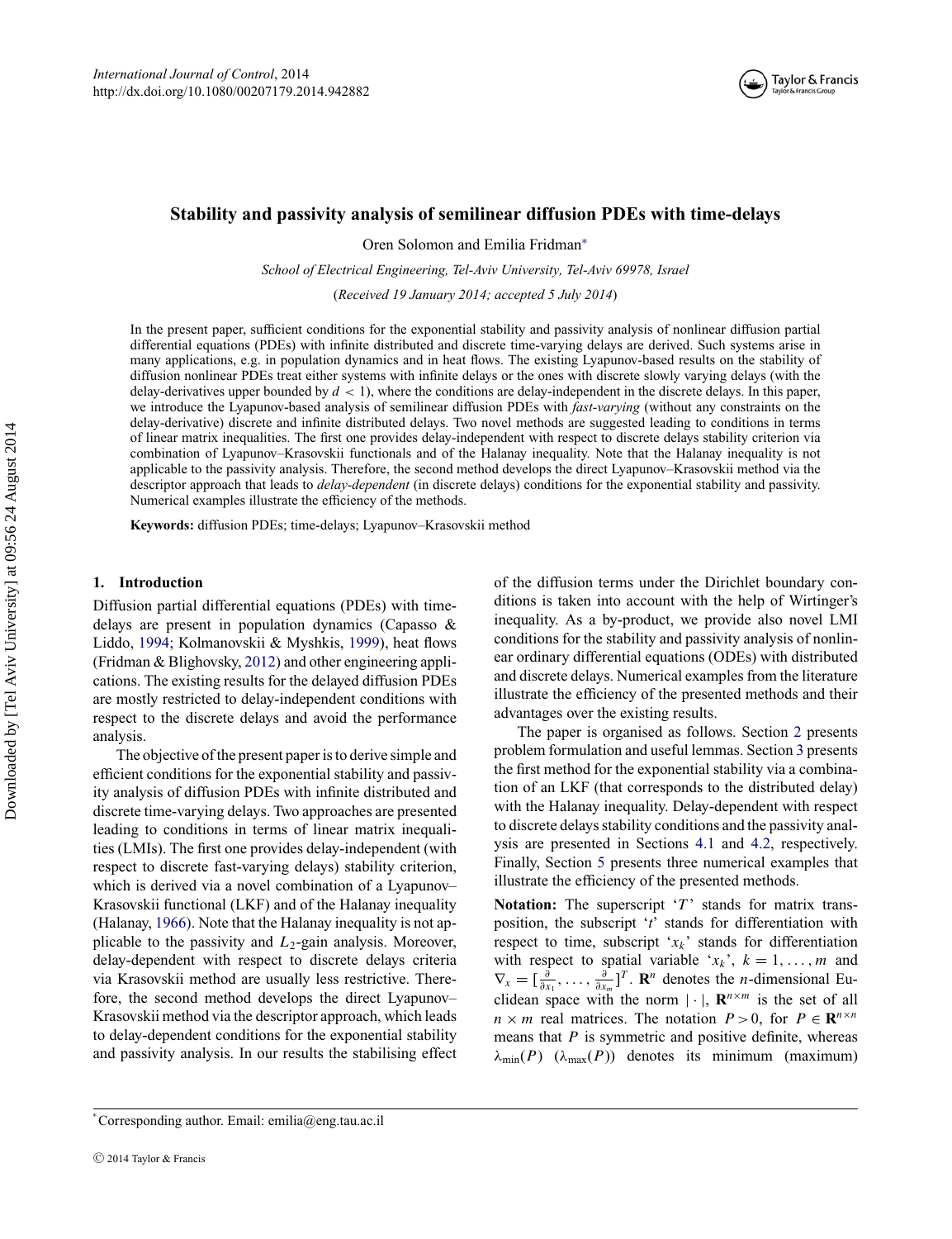eigenvalue. The notation  $I_n$  stands for the identity  $n \times n$ matrix and diag{ $l_1$ , ...,  $l_n$ } stands for a diagonal  $n \times n$  matrix with the scalars  $l_1, \ldots, l_n$  on its main diagonal. In symmetric block matrices we use ∗ for terms that are induced by the symmetry.

Let  $\Omega = \{x = (x_1, \ldots, x_m)^T\}$  be an open bounded domain in **R**<sup>*m*</sup> with a smooth boundary  $\partial \Omega$ .  $L_2(\Omega; \mathbb{R}^n)$  (*n* = 1,2, ...) is the Hilbert space of functions  $z : \Omega \to \mathbb{R}^n$  with  $||z||_{L^2}^2 = \int_{\Omega} |z(x)|^2 dx < \infty$ . **H**<sup>1</sup>( $\Omega$ ) is the Sobolev space of absolutely continuous functions  $z = [z_1, \ldots, z_n]^T$ :  $\Omega \to \mathbf{R}^n$  with  $||z||_{H^1}^2 = \sum_{i=1}^n ||\nabla_x z_i||_{L_2}^2 < \infty$ . The space of continuous functions  $\phi : (-\infty, 0] \to \mathbf{H}^1(\Omega)$  with the norm  $\|\phi\|_C = \sup_{s \in (-\infty,0]} ||\phi(\cdot,s)||_{H^1} < \infty$  is denoted by  $C(-\infty, 0; \mathbf{H}^1(\Omega))$ . The space of the continuously differentiable functions  $φ : (−∞, 0] → H<sup>1</sup>(Ω)$  with the norm  $\|\phi\|_{C^1} = \|\phi\|_C + \|\dot{\phi}\|_C < \infty$  is denoted by  $C^1(-\infty, 0; \mathbf{H}^1(\Omega)).$ 

## **2. Problem formulation and useful inequalities**

<span id="page-2-0"></span>Consider the following system governed by the diffusion PDE

$$
y_t(x, t) = \Delta_D y(x, t) - Ay(x, t) + A_1 f(y(x, t)) + A_2 g(y(x, t - \tau(t))) + A_d \int_0^\infty K(s) \psi(y(x, t - s)) ds + I, t > 0
$$
 (1)

under the Dirichlet

$$
y(x, t) = y^*, \quad (x, t) \in \partial\Omega \times (0, \infty), \tag{2}
$$

or under the Neumann

$$
\frac{\partial y(x,t)}{\partial x} = 0, \ (x,t) \in \partial \Omega \times (0,\infty) \tag{3}
$$

boundary conditions. Here  $y(x, t) = [y_1(x, t) \dots]$  $y_n(x, t)$ <sup>*T*</sup>  $\in \mathbb{R}^n$  is the space state vector that depends on the spatial vector  $x \in \Omega \subset \mathbf{R}^m$  and the time *t*,  $y_t(x, t)$ stands for the vector derivative with respect to the time *t*. Vector  $y^*$  ∈  $\mathbb{R}^n$  is a steady state solution of (1) (see assumption A1 below). Under the Dirichlet boundary conditions we assume that  $\Omega = [0, a_1] \times ... \times [0, a_m]$ .

The diffusion term

$$
\Delta_D y(x, t)^T = \left[ \sum_{k=1}^m D_{1k} \frac{\partial^2 y_1(x, t)}{\partial x_k^2}, \dots, \sum_{k=1}^m D_{nk} \frac{\partial^2 y_n(x, t)}{\partial x_k^2} \right]
$$

is a vector Laplacian with constant diffusion coefficients  $D_{ik} \ge 0$ ,  $i = 1, ..., n$ ,  $k = 1, ..., m$ .  $A \in \mathbb{R}^{n \times n}$ is a self decay rate matrix,  $A_1, A_2, A_d \in \mathbb{R}^{n \times n}$  are connection weight matrices,  $K(s) \in L_1(0, \infty; [0, \infty))$  is a kernel function for the distributed delay and *I* is an external constant input. The continuous, nonlinear functions

$$
f(y(x, t)) = [f_1(y_1(x, t)), ..., f_n(y_n(x, t))]^T,
$$
  
\n
$$
g(y(x, t - \tau(t))) = [g_1(y_1(x, t - \tau(t))), ...,
$$
  
\n
$$
g_n(y_n(x, t - \tau(t)))]^T,
$$
  
\n
$$
\psi(y(x, s)) = [\psi_1(y_1(x, s)), ..., \psi_n(y_n(x, s))]^T
$$

stand for the activation functions, where  $\tau(t)$  is a timevarying discrete delay.

Note that in many cases a system with a matrix integrable kernel  $K(\theta) \in \mathbb{R}^{n \times n}$  can be presented as a system with multiple delays and scalar kernels  $K_i(s) \in [0, \infty)$ 

$$
y_t(x, t) = \Delta_D y(x, t) - Ay(x, t) + A_1 f(y(x, t))
$$
  
+  $A_2 g(y(x, t - \tau(t))) + \sum_{i=1}^{q} A_{di}$   
 $\times \int_0^\infty K_i(s) \psi(y(x, t - s)) ds + I,$  (4)

where  $A_{di} \in \mathbf{R}^{n \times n}$ . The results will also be applicable to a finite distributed delay  $h_d < \infty$ , where  $K(s) = 0$ ,  $s > h_d$ . We assume the following:

- A1: There exists a steady state solution *y*<sup>∗</sup> ∈ **R***<sup>n</sup>* of (1).
- A2: The scalar functions  $f_i(y_i(x, t))$ ,  $g_i(y_i(x, t))$ ,  $\psi_i(y_i(x, t))$ ,  $i = 1, \ldots, n$  are continuous and satisfy

$$
f_i^- \le \frac{f_i(u_1) - f_i(u_2)}{u_1 - u_2} \le f_i^+,
$$
  
\n
$$
g_i^- \le \frac{g_i(u_1) - g_i(u_2)}{u_1 - u_2} \le g_i^+,
$$
  
\n
$$
\psi_i^- \le \frac{\psi_i(u_1) - \psi_i(u_2)}{u_1 - u_2} \le \psi_i^+,
$$
  
\n
$$
\forall u_1 \ne u_2, u_1, u_2 \in \mathbb{R}^1, i = 1, ..., n,
$$

with some scalars  $f_i^-, f_i^+, g_i^-, g_i^+, \psi_i^-, \psi_i^+$ .

A3: The kernel  $K \in L_1(0, \infty; [0, \infty))$  satisfies the inequality

$$
\int_0^\infty K(s) \, e^{2\delta_{\max}s} ds < \infty \tag{5}
$$

with some  $\delta_{\text{max}} > 0$ .

Under A1, we obtain the following differential equation with respect to the deviation  $\hat{y}(x, t) = y(x, t) - y^*$  from the steady state solution *y*<sup>∗</sup> of Equation (1):

$$
\hat{y}_t(x,t) = \Delta_D \hat{y}(x,t) - A\hat{y}(x,t) + A_1 \hat{f}(y(x,t)) \n+ A_2 \hat{g}(y(x,t-\tau(t))) \n+ A_d \int_0^\infty K(s)\hat{\psi}(y(x,t-s)) ds
$$
\n(6)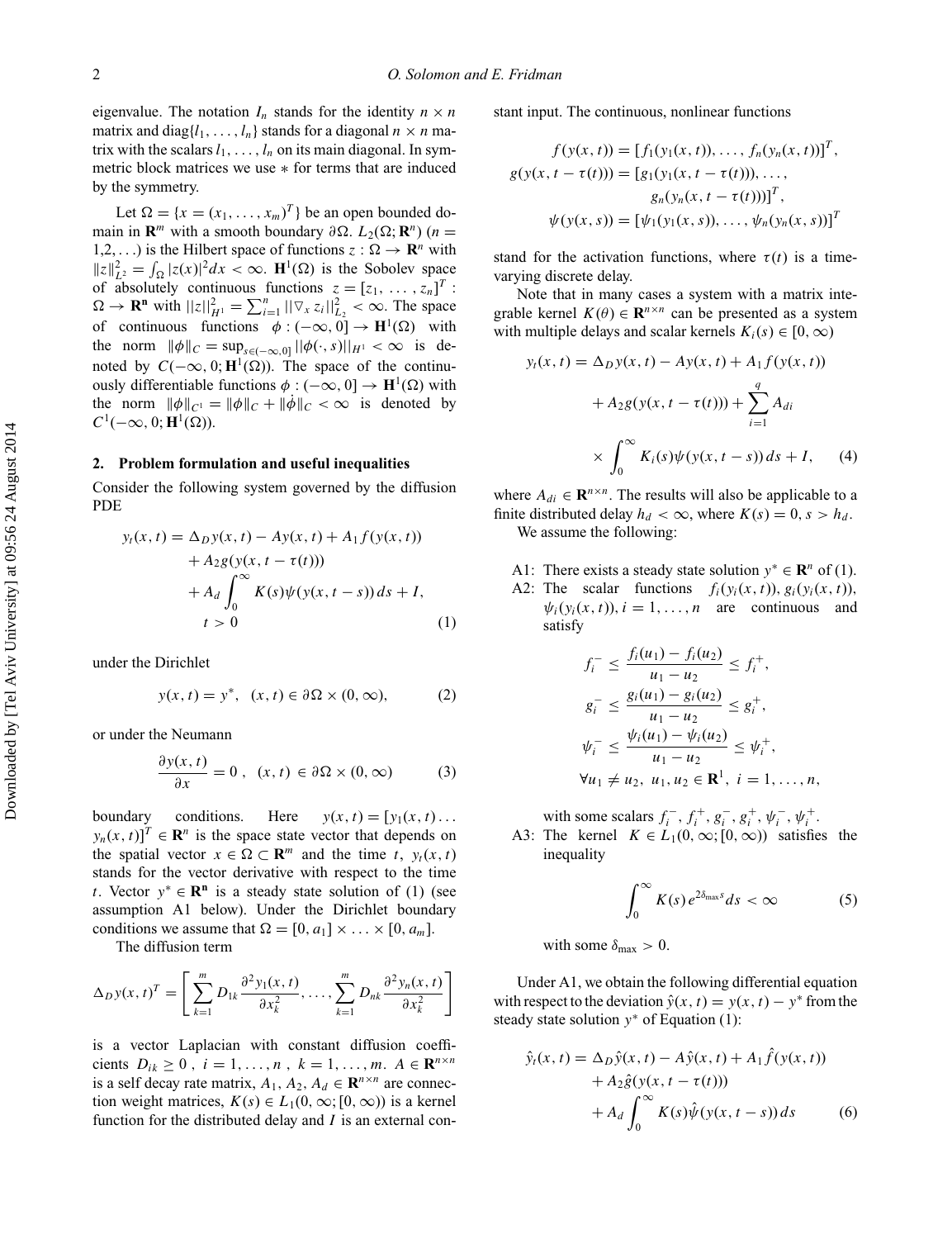where

$$
\hat{f}(y(x, t)) = f(y(x, t)) - f(y^*),
$$
  
\n
$$
\hat{g}(y(x, t)) = g(y(x, t)) - g(y^*),
$$
  
\n
$$
\hat{\psi}(y(x, t)) = \psi(y(x, t)) - \psi(y^*),
$$

under the Dirichlet boundary conditions

$$
\hat{y}(x, t) = 0, \quad (x, t) \in \partial\Omega \times (0, \infty), \tag{7}
$$

or the Neumann boundary conditions

$$
\frac{\partial \hat{y}(x,t)}{\partial x} = 0, \quad (x,t) \in \partial \Omega \times (0,\infty). \tag{8}
$$

Denote

$$
F_i = \max\{|f_i^-|, |f_i^+|\}, G_i = \max\{|g_i^-|, |g_i^+|\},
$$
  
\n
$$
\Psi_i = \max\{| \psi_i^-|, | \psi_i^+|\}, i = 1, ..., n,
$$
  
\n
$$
F = \text{diag}\{F_1, ..., F_n\}, G = \text{diag}\{G_1, ..., G_n\},
$$
  
\n
$$
\Psi = \text{diag}\{\Psi_1, ..., \Psi_n\}.
$$

Under A2 for all diagonal  $n \times n$  matrices  $S_i \geq 0, i =$ 1*,* 2*,* 3, the following holds (Sabri, [2003;](#page-13-4) Zhou, Xu, Zhang, & Shen, [2012\)](#page-13-5):

$$
\int_{\Omega} [\hat{y}^{T}(x, t)F^{2}S_{1}\hat{y}(x, t) - \hat{f}^{T}(y(x, t))S_{1}\hat{f}(y(x, t))]dx \ge 0,\n\int_{\Omega} [\hat{y}^{T}(x, t)G^{2}S_{2}\hat{y}(x, t) - \hat{g}^{T}(y(x, t))S_{2}\hat{g}(y(x, t))]dx \ge 0,\n\int_{\Omega} [\hat{y}^{T}(x, t)\Psi^{2}S_{3}\hat{y}(x, t) - \hat{\psi}^{T}(y(x, t))S_{3}\hat{\psi}(y(x, t))]dx \ge 0.
$$
\n(9)

If additionally  $f_i^-, g_i^-, \psi_i^- \ge 0$ ,  $\forall i = 1, ..., n$ , then for all diagonal  $n \times n$  matrices  $S_4$ ,  $S_5$ ,  $S_6 \geq 0$ , the following holds:

$$
2\int_{\Omega} [\hat{f}^{T}(y(x, t))F S_{4}\hat{y}(x, t) - \hat{f}^{T}(y(x, t))S_{4}\hat{f}(y(x, t))]dx \ge 0,
$$
  
\n
$$
2\int_{\Omega} [\hat{g}^{T}(y(x, t))G S_{5}\hat{y}(x, t) - \hat{g}^{T}(y(x, t))S_{5}\hat{g}(y(x, t))]dx \ge 0,
$$
  
\n
$$
2\int_{\Omega} [\hat{\psi}^{T}(y(x, t))\Psi S_{6}\hat{y}(x, t) - \hat{\psi}^{T}(y(x, t))S_{6}\hat{\psi}(y(x, t))]dx \ge 0.
$$
\n(10)

System (6) is said to be *exponentially stable with a decay rate*  $\delta > 0$  if there exists a constant  $b \ge 1$  such that the following exponential estimate holds for the solution of Equation (6) initialised with  $\phi - y^* \in C(-\infty, 0; \mathbf{H}^1(\Omega))$ :

$$
\|\hat{y}(\cdot,t)\|_{L_2}^2 \le b e^{-2\delta t} \|\phi - y^*\|^2 \quad \forall t \ge 0,
$$
 (11)

where  $\|\phi - y^*\| \stackrel{\Delta}{=} \|\phi - y^*\|_C$ . Here  $\phi(x, \theta) = y(x, \theta)$ ,  $x \in \Omega, \theta \in (-\infty, 0]$  is the initial function for Equation (1). The objective of the present paper is to derive sufficient conditions for the exponential stability of Equation (6). For  $\phi - y^* \in C^1(-\infty, 0; \mathbf{H}^1(\Omega))$  we will find less restrictive exponential stability conditions, where in Equation (11)  $\|\phi - y^*\| = \|\phi - y^*\|_{C^1}$ . The results will further be extended to the passivity analysis.

**Remark 1:** A3 with  $\delta_{\text{max}} > 0$  is assumed for the exponential stability with a given decay rate. For the exponential stability with a small enough decay rate,  $δ<sub>max</sub>$  can be chosen to be 0 in Equation (5).

We present several useful lemmas:

**Lemma 2.1** (**Halanay's inequality**; Halanay, [1966\)](#page-13-3)**:** *Let*  $0 < \delta_1 < \delta_0$  *and let*  $V : [t_0 - h, \infty) \to [0, \infty)$  *be an absolutely continuous function that satisfies*

$$
\dot{V}(t) \leq -2\delta_0 V(t) + 2\delta_1 \sup_{-h \leq \theta \leq 0} V(t + \theta), \ t \geq t_0.
$$

*Then*

$$
V(t) \le e^{-2\delta(t-t_0)} \sup_{-h \le \theta \le 0} V(t_0 + \theta), \quad t \ge t_0,
$$

*where*  $\delta > 0$  *is a unique positive solution of*  $\delta = \delta_0$  −  $\delta_1 e^{2\delta h}$ .

<span id="page-3-0"></span>**Lemma 2.2** (**Wirtinger's inequality**; Tucsnak & Weiss, [2009\)](#page-13-6): *Suppose that*  $\Omega = [0, a_1] \times \cdots \times [0, a_m]$ ,  $f : \Omega \to \mathbf{R}$  and  $f \in \mathbf{H}_0^1(\Omega)$ , where

$$
\mathbf{H}_0^1(\Omega) = \{ f \in \mathbf{H}^1(\Omega) \mid f|_{\partial \Omega} = 0 \},
$$

*then*

$$
C_p||f||_{L_2} \leq ||\nabla f||_{L_2}
$$

Here 
$$
C_p = \sum_{i=1}^m \frac{\pi^2}{a_i^2}.
$$

**Lemma 2.3** (**Extended Jensen's inequality**; Solomon & Fridman, [2013\)](#page-13-7): *Given an*  $n \times n$  *matrix*  $R > 0$ , *a scalar function*  $\alpha : [0, \infty) \to (0, \infty)$ *, a scalar*  $\tau \geq 0$  *and a vector function*  $\phi$  :  $[0, \infty) \rightarrow \mathbb{R}^n$  *such that the integrations concerned are well defined. Then the following inequalities hold:*

$$
\int_0^\infty \alpha(\theta) |K(\theta)| \phi^T(\theta) R\phi(\theta) d\theta
$$
\n
$$
\geq K_0^{-1} \int_0^\infty K(\theta) \phi^T(\theta) d\theta R \int_0^\infty K(\theta) \phi(\theta) d\theta,
$$
\n
$$
K_0 = \int_0^\infty \alpha^{-1}(\theta) |K(\theta)| d\theta \qquad (12)
$$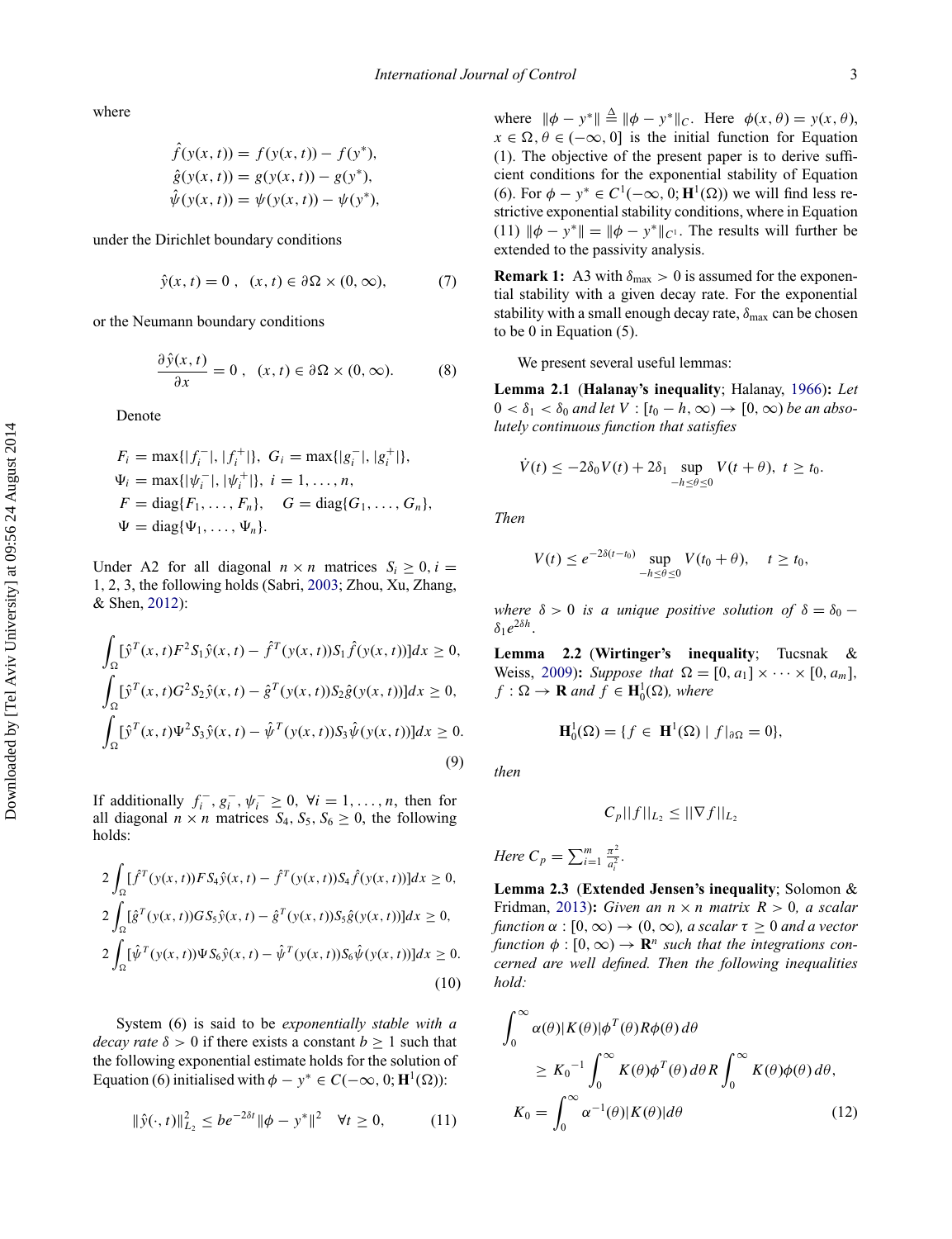*and*

$$
\int_0^\infty \int_{t-\theta}^t \alpha(\theta) |K(\theta)| \phi^T(s) R\phi(s) ds d\theta
$$
  
\n
$$
\geq K_1^{-1} \int_0^\infty \int_{t-\theta}^t K(\theta) \phi^T(s) ds d\theta
$$
  
\n
$$
\times R \int_0^\infty \int_{t-\theta}^t K(\theta) \phi(s) ds d\theta,
$$
  
\n
$$
K_1 = \int_0^\infty \alpha^{-1}(\theta) |K(\theta)| \theta d\theta.
$$
 (13)

## <span id="page-4-0"></span>**3. Exponential stability via a combination of LKF and Halanay's inequality**

In the absence of discrete delay, the following LKF

$$
V(t) = V_{P_1}(t) + V_{G_d}(t),
$$
  
\n
$$
V_{P_1}(t) = \int_{\Omega} \hat{y}^T(x, t) P_1 \hat{y}(x, t) dx,
$$
  
\n
$$
V_{G_d}(t) = \int_{\Omega} \int_0^{\infty} \int_{t-\theta}^t K(\theta) e^{2\delta_0(s-t)} \hat{\psi}^T(y(x, s))
$$
  
\n
$$
\times G_d \hat{\psi}(y(x, s)) ds d\theta dx
$$
\n(14)

with positive  $n \times n$  matrices  $P_1$  and  $G_d$  can be used for the exponential stability analysis of Equation (6), where  $g = \hat{g} = 0$  (i.e. of the system with the distributed delay only). The  $G_d$ -term of *V* generalises the similar construction of Solomon and Fridman [\(2013\)](#page-13-7) and Kolmanovskii and Richard [\(1999\)](#page-13-8) to the diffusion nonlinear PDEs. We will use the above  $V(t)$  and Halanay's inequality to treat the discrete delay in Equation (6). Note that the combination of an LKF with the Halanay inequality was introduced in Fridman and Blighovsky [\(2012\),](#page-13-2) where sampled-data stabilisation of a one-dimensional (1D) heat equation was studied.

Denote

$$
K_0 = \int_0^\infty K(\theta) d\theta \, , \; K_{\delta_0} = \int_0^\infty e^{2\delta_0 \theta} K(\theta) d\theta.
$$

Differentiation of Equation (14) along the trajectories of Equation (6) yields

$$
\dot{V}(t) + 2\delta_0 V(t) \le 2 \int_{\Omega} \hat{y}^T(x, t) P_1 \left[ \Delta_D \hat{y}(x, t) - A \hat{y}(x, t) + A_1 \hat{f}(y(x, t)) + A_2 \hat{g}(y(x, t - \tau(t))) \right] \n+ A_d \int_0^\infty K(\theta) \hat{\psi}(y(x, t - \theta)) d\theta \right] dx \n+ \int_{\Omega} \hat{\psi}^T(y(x, t)) K_0 G_d \hat{\psi}(y(x, t)) dx \n- \int_{\Omega} \int_0^\infty K(\theta) e^{-2\delta_0 \theta} \hat{\psi}^T(y(x, t - \theta)) \n\times G_d \hat{\psi}(y(x, t - \theta)) d\theta dx \n+ 2\delta_0 \int_{\Omega} \hat{y}^T(x, t) P_1 \hat{y}(x, t) dx.
$$
\n(15)

By using the extended Jensen's inequality we have

$$
- \int_{\Omega} \int_{0}^{\infty} K(\theta) e^{-2\delta_{0}\theta} \hat{\psi}^{T}(y(x, t - \theta)) G_{d} \hat{\psi}
$$
  
× (y(x, t - \theta)) d\theta dx  

$$
\leq -K_{\delta_{0}}^{-1} \int_{\Omega} \int_{0}^{\infty} K(\theta) \hat{\psi}^{T}(y(x, t - \theta)) d\theta G_{d}
$$

$$
\times \int_{0}^{\infty} K(\theta) \hat{\psi}(y(x, t - \theta)) d\theta dx.
$$
 (16)

Denote  $D_k = \text{diag}\{D_{1k}, \ldots, D_{nk}\}$ . Taking into account the boundary conditions (7) or (8) and applying Green's formula, we obtain

$$
2\int_{\Omega} \hat{y}^{T}(x, t) P_{1} \Delta_{D} \hat{y}(x, t) dx
$$
  
= 
$$
-2\sum_{k=1}^{m} \int_{\Omega} \hat{y}_{x_{k}}^{T}(x, t) D_{k} P_{1} \hat{y}_{x_{k}}(x, t) dx
$$
  
= 
$$
-\sum_{k=1}^{m} \int_{\Omega} \hat{y}_{x_{k}}^{T}(x, t) (D_{k} P_{1} + P_{1} D_{k}) \hat{y}_{x_{k}}(x, t) dx.
$$
 (17)

Assume that for some  $\lambda \geq 0$ 

$$
D_k P_1 + P_1 D_k \ge \lambda I, \quad k = 1, \dots, m. \tag{18}
$$

Then

$$
- \sum_{k=1}^{m} \int_{\Omega} \hat{y}_{x_k}^T(x, t) (D_k P_1 + P_1 D_k) \hat{y}_{x_k}(x, t) dx
$$
  
\n
$$
\leq -\lambda \sum_{k=1}^{m} \int_{\Omega} \hat{y}_{x_k}^T(x, t) \hat{y}_{x_k}(x, t) dx
$$
  
\n
$$
\leq -\lambda \sum_{i=1}^{n} \int_{\Omega} \nabla_x^T \hat{y}_i(x, t) \nabla_x \hat{y}_i(x, t) dx
$$
  
\n
$$
\leq -\lambda C_p \int_{\Omega} \hat{y}^T(x, t) \hat{y}(x, t) dx,
$$
 (19)

where  $C_p = \sum_{i=1}^{m} \frac{\pi^2}{a_i^2}$  $rac{\pi^2}{a_i^2}$  under the Dirichlet and  $C_p = 0$  under the Neumann boundary conditions. Note that the last inequality of Equation (19) follows from the Wirtinger inequality (Lemma [2.2\)](#page-3-0).

We further apply the Halanay inequality, where

$$
-2\delta_1 \sup_{\theta \in [-\hbar, 0]} V(t + \theta) \le -2\delta_1 V(t - \tau(t))
$$
  
 
$$
\le -2\delta_1 \int_{\Omega} \hat{y}^T(x, t - \tau(t)) P_1 \hat{y}(x, t - \tau(t)) dx.
$$
 (20)

Denote

$$
\eta(t) = \text{col}\bigg\{\hat{y}(x,t), \hat{f}(y(x,t)), \hat{g}(y(x,t-\tau(t))),
$$

$$
\int_0^\infty K(\theta)\hat{\psi}(y(x,t-\theta))\,d\theta), \hat{\psi}(y(x,t)\bigg\}.
$$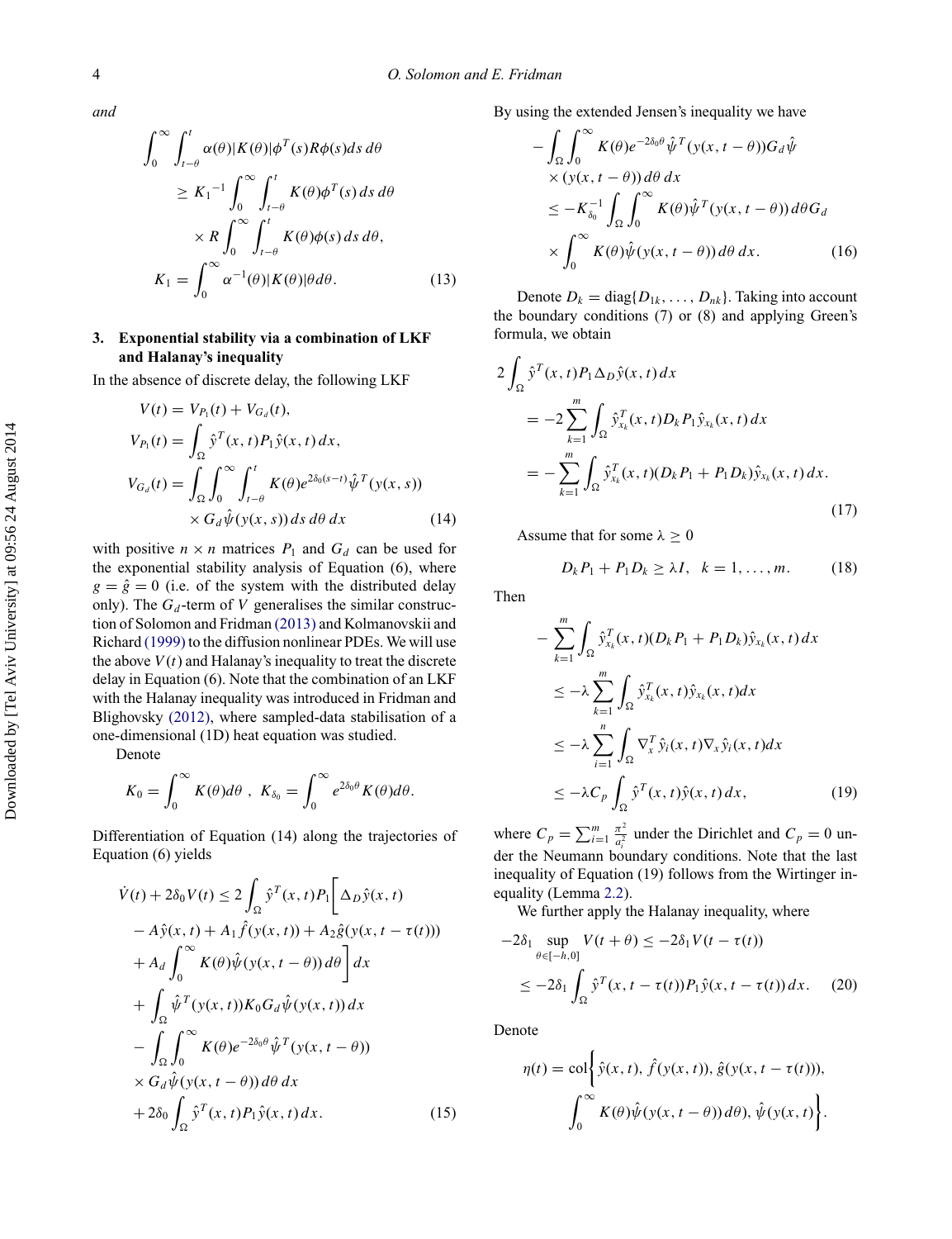Taking into account Equations (15), (16), (19) and (20), and adding to  $\dot{V}(t) + 2\delta V(t)$  the nonnegative left-hand sides of Equation (9) and, for the case of  $f_i^-, g_i^- \ge 0$  and  $\psi_i^- \ge 0$  $(i = 1, \ldots, n)$ , the nonnegative left-hand sides of Equation (10), we arrive at

$$
\dot{V}(t) + 2\delta_0 V(t) - 2\delta_1 \int_{\Omega} \hat{y}^T(x, t - \tau(t)) P_1 \hat{y}(x, t - \tau(t)) dx
$$
  

$$
\leq \int_{\Omega} [\eta^T(t) \Upsilon \eta(t) + \hat{y}^T(x, t - \tau(t)) \Upsilon_0 \hat{y}(x, t - \tau(t))] dx \leq 0
$$

if the following LMIs hold:

$$
\Upsilon_0 = -2\delta_1 P_1 + G^2 S_2 < 0 \tag{21}
$$

and

$$
\Upsilon = \begin{bmatrix}\n\Upsilon_{11} & P_1A_1 + FS_4 & P_1A_2 + GS_5 & P_1A_d & \overline{\Psi}S_6 \\
\ast & -S_1 - 2S_4 & 0 & 0 & 0 \\
\ast & \ast & -S_2 - 2S_5 & 0 & 0 \\
\ast & \ast & \ast & \ast & -K_{\delta_0}^{-1}G_d & 0 \\
\ast & \ast & \ast & \ast & K_0G_d - S_3\n\end{bmatrix}
$$

where

$$
\Upsilon_{11} = 2\delta_0 P_1 - \lambda C_p I - (P_1 A + A^T P_1) + F^2 S_1 + \Psi^2 S_3.
$$
\n(23)

Let  $y(x, \theta) = \phi(x, \theta) \in C(-\infty, 0; \mathbf{H}^1(\Omega))$  be the initial condition for Equation (1). If Equations  $(21)$ – $(23)$  are satisfied, then by Halanay's inequality

$$
\lambda_{\min}(P)\int_{\Omega}|y(x,t)-y^*|^2dx\leq V(t)\leq e^{-2\delta t}\sup_{-h\leq\theta\leq 0}V(\theta)
$$

where

$$
\Upsilon = \begin{bmatrix}\n\Upsilon_{11} & P_1A_1 + FS_4 & P_1A_2 + GS_5 & \dots & P_1A_{dq} & \Psi S_6 \\
\ast & -S_1 - 2S_4 & 0 & \dots & 0 & 0 \\
\ast & \ast & -S_2 - 2S_5 & \dots & 0 & 0 \\
\vdots & \vdots & \vdots & \ddots & \vdots & \vdots \\
\ast & \ast & \ast & \ast & -(K_{\delta_0}^q)^{-1}G_{dq} & 0 \\
\ast & \ast & \ast & \ast & 0 & \sum_{i=1}^q K_{0i}G_{di}\n\end{bmatrix}
$$

$$
\sup_{-h \le \theta \le 0} V(\theta) \le \lambda_{\max}(P) \sup_{-h \le \theta \le 0} \int_{\Omega} |\phi(x, \theta) - y^*|^2 dx
$$
  
+  $\lambda_{\max}(G_d) \sup_{-\infty \le \theta \le 0} \int_{\Omega} |\psi(\phi(x, \theta)) - \psi(y^*)|^2 dx$   
  $\times \int_0^{\infty} sK(s)ds$ 

and  $\delta = \delta_0 - \delta_1 e^{2\delta h}$ . Therefore, the following bound is achieved:

$$
\int_{\Omega} |y(x,t) - y^*|^2 dx \le \beta e^{-2\delta t} \sup_{-\infty \le \theta \le 0} \int_{\Omega} |\phi(x,\theta) - y^*|^2 dx,
$$
  

$$
\beta = \left[ \lambda_{\max}(P) + \lambda_{\max}(\Psi^2) \lambda_{\max}(G_d) \int_0^{\infty} sK(s)ds \right] / \lambda_{\min}(P),
$$

i.e. the system (6) is exponentially stable with a decay rate *δ*. We have proved the following:

<span id="page-5-0"></span> $G_d - S_3 - 2S_6$ ⎤  $\overline{\mathcal{X}}$  $\overline{\phantom{a}}$  $\overline{\phantom{a}}$  $\blacksquare$  $\overline{\phantom{a}}$ *<* 0*,* (22) **Theorem 3.1** *Assume A*1–*A*3*. Given*  $\delta_0 > \delta_1 > 0$ *, let there exist*  $n \times n$  *matrices*  $P_1 > 0$  *and*  $G_d > 0$ *, diagonal matrices*  $S_i > 0$  (*i* = 1, ..., 6) *and a scalar*  $\lambda > 0$  *such that the LMIs* (18)*,* (21) *and* (22) *with notation* (23) *are feasible. Then for all*  $\tau(t) \leq h$  *and for f*, *g and*  $\psi$  *with nonnegative*  $f_i^-, g_i^-, \psi_i^-(i = 1, ..., n)$ *, the system* (6) *is* 

*exponentially stable with a decay rate δ, where δ is a unique solution of*  $\delta = \delta_0 - \delta_1 e^{2\delta h}$ *. If the above inequalities hold with*  $\delta_1 = \delta_0$  *then the system* (6) *is exponentially stable with a small enough decay rate. Moreover, if the above LMIs hold with*  $S_4 = S_5 = S_6 = 0$ , then the system (6) is exponentially *stable for f*, *g and*  $\psi$  *with any sign of*  $f_i^-, g_i^-, \psi_i^-(i =$  $1, \ldots, n$ *)*.

<span id="page-5-1"></span>**Remark 2:** The results can be easily extended to the case of multiple distributed delays as in Equation (4), under the assumption that there exists  $\delta_{\text{max}} > 0$  such that  $\int_0^\infty K_i(\theta) e^{2\delta_{\text{max}}\hat{\theta}} d\theta < \infty$ ,  $i = 1, \ldots, q$ . Then the corresponding LMIs have the form

$$
\Upsilon_0 = -2\delta_1 P_1 + G^2 S_2 < 0 \tag{24}
$$

$$
\begin{bmatrix}\n\Psi S_{6} \\
0 \\
0 \\
\vdots \\
0 \\
\sum_{i=1}^{q} K_{0i} G_{di} - S_{3} - 2S_{6}\n\end{bmatrix} < 0, \tag{25}
$$

where  $\Upsilon_{11}$  is given by Equation (23) and

$$
K_{0i} = \int_0^\infty K_i(\theta) d\theta, \quad K_{\delta_0}^i = \int_0^\infty e^{2\delta_0 \theta} K_i(\theta) d\theta.
$$

**Remark 3:** The exponential stability criterion of Theorem [3.1](#page-5-0) is novel also for finite-dimensional delayed models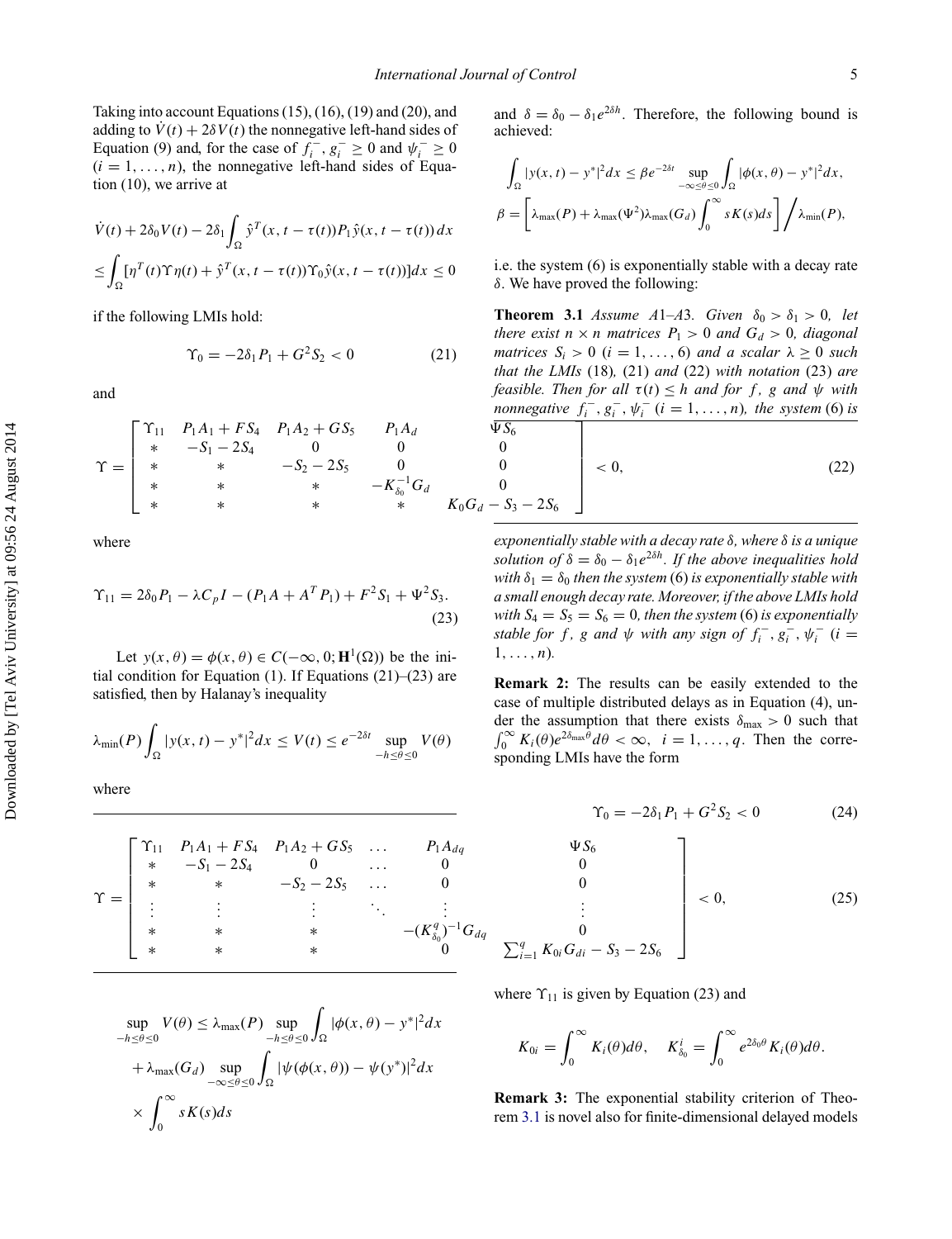governed by ODEs with delays

$$
\dot{y}(t) = -Ay(t) + A_1 f(y(t)) + A_2 g(y(t - \tau(t))) + A_d \int_0^\infty K(s) \psi(y(t - s)) ds.
$$
 (26)

In this case the conditions of Theorem [3.1](#page-5-0) with  $\lambda = 0$  guarantee the exponential stability of Equation (26).

## **4. Delay-dependent stability and passivity: the descriptor approach**

In this section we assume that the discrete delay is bounded from above:  $\tau(t) \leq h$  and that it is either slowly varying (differentiable with  $\dot{\tau}(t) \leq d < 1$ ) or fast-varying (without any constrains on the delay derivative). The function *ψ* is supposed to be differentiable.

**Remark 4:** For ODE systems with time-delay there are two main delay-dependent LKF-based methods (Fridman & Orlov, [2009\)](#page-13-9) (for computation of  $\dot{V}$ ): the first one is based on the direct substitution of the state derivative by the righthand side of the ODE, the second one is the descriptor method (Fridman, [2001\)](#page-13-10) that avoids this substitution and uses some additional free matrices  $P_2$  and  $P_3$ . The first method for diffusion PDEs leads to the quadratic positive diffusion terms that may complicate the analysis. In 1D scalar case it was shown in Fridman and Orlov [\(2009\)](#page-13-9) that the descriptor method, where (differently from ODE)  $P_3$ appears in *V* , leads to efficient conditions for diffusion PDEs.

We will derive below the delay-dependent conditions by extending the descriptor method to *m*-D vector diffusion PDEs.

#### **4.1** *Delay-dependent stability*

<span id="page-6-0"></span>Consider the following LKF:

$$
V(t) = V_{P_1}(t) + V_{P_3}(t) + V_R(t) + V_Q(t)
$$
  
+  $V_S(t) + V_{G_d}(t) + V_H(t)$ ,  

$$
V_{P_1}(t) = \int_{\Omega} \hat{y}^T(x, t) P_1 \hat{y}(x, t) dx,
$$

$$
V_{P_3}(t) = \frac{1}{2} \sum_{k=1}^m \int_{\Omega} \hat{y}^T_{x_k}(x, t) M_k \hat{y}_{x_k}(x, t) dx,
$$

$$
M_k = D_k P_3 + P_3^T D_k,
$$

$$
V_R(t) = h \int_{\Omega} \int_{-h}^0 \int_{t+\theta}^t e^{2\delta(s-t)} \hat{y}^T(x, s) R \hat{y}_s(x, s) ds d\theta dx,
$$

$$
V_Q(t) = \int_{\Omega} \int_{t-\tau(t)}^t e^{2\delta(s-t)} \hat{y}^T(x, s) Q \hat{y}(x, s) ds dx,
$$

$$
V_S(t) = \int_{\Omega} \int_{t-h}^t e^{2\delta(s-t)} \hat{y}^T(x, s) S \hat{y}(x, s) ds dx,
$$

$$
V_{G_d}(t) = \int_{\Omega} \int_0^{\infty} \int_{t-\theta}^t K(\theta) e^{2\delta(s-t)} \hat{\psi}^T(y(x, s)) G_d \hat{\psi}
$$
  
× (y(x, s)) ds d\theta dx,  

$$
V_H(t) = \int_{\Omega} \int_0^{\infty} \int_0^{\theta} \int_{t-\zeta}^t K(\theta) e^{2\delta(s-t)} \frac{\partial}{\partial s} [\hat{\psi}^T(y(x, s))]
$$

$$
\times H \frac{\partial}{\partial s} [\hat{\psi}(y(x, s))] ds d\zeta d\theta dx \qquad (27)
$$

with *n*  $\times$  *n* constant matrices  $P_1 > 0$ ,  $S > 0$ ,  $R > 0$ ,  $G_d >$ 0,  $P_3$  and a diagonal matrix  $H > 0$ . To guarantee that  $V(t) \ge \alpha ||\hat{y}||_{L_2}$  for some  $\alpha > 0$  we assume the following:

$$
M_k = D_k P_3 + P_3^T D_k \ge 0, \ k = 1, \dots, m. \tag{28}
$$

Here  $V_{P_1}$ ,  $V_{P_3}$ ,  $V_R$ ,  $V_Q$  and  $V_S$  extend the Lyapunov construction of Fridman and Orlov [\(2009\)](#page-13-9) to *n*-D vector state.  $V_{G_d}$  and  $V_H$  are added to  $V(t)$  to treat the distributed delay. The latter terms extend the constructions of Solomon and Fridman [\(2013\),](#page-13-7) Chen and Zheng [\(2007\)](#page-13-11) and Sun, Liu, and Chen [\(2009\)](#page-13-12) to diffusion nonlinear PDEs.

Denote

$$
K_0 = \int_0^\infty K(\theta) d\theta, \quad K_{0\delta} = \int_0^\infty e^{2\delta\theta} K(\theta) d\theta,
$$
  

$$
K_1 = \int_0^\infty K(\theta) \theta d\theta, \quad K_{1\delta} = \int_0^\infty e^{2\delta\theta} K(\theta) \theta d\theta.
$$

Differentiating Equation (27) along the trajectories of Equation (6) we have

$$
\dot{V}(t) + 2\delta V(t) \le 2 \int_{\Omega} \hat{y}^{T}(x, t) P_{1} \hat{y}_{t}(x, t) dx \n+ \sum_{k=1}^{m} \int_{\Omega} \hat{y}_{x_{k}}^{T}(x, t) M_{k} \hat{y}_{x_{k}t}(x, t) dx \n+ h^{2} \int_{\Omega} \hat{y}_{t}^{T}(x, t) R \hat{y}_{t}(x, t) dx \n- h \int_{\Omega} \int_{t-h}^{t} e^{2\delta(s-t)} \hat{y}_{s}^{T}(x, s) R \hat{y}_{s}(x, s) ds dx \n+ \int_{\Omega} \hat{y}^{T}(x, t) S \hat{y}(x, t) dx - e^{-2\delta h} \n\times \int_{\Omega} \hat{y}^{T}(x, t-h) S \hat{y}(x, t-h) dx \n+ \int_{\Omega} \hat{y}^{T}(x, t) Q \hat{y}(x, t) dx - (1-d)e^{-2\delta h} \n\times \int_{\Omega} \hat{y}^{T}(x, t-\tau(t)) Q \hat{y}(x, t-\tau(t)) dx \n+ K_{0} \int_{\Omega} \hat{\psi}^{T}(y(x, t)) G_{d} \hat{\psi}(y(x, t)) dx \n- \int_{\Omega} \int_{0}^{\infty} K(\theta) e^{-2\delta \theta} \hat{\psi}^{T}(y(x, t - \theta)) G_{d} \hat{\psi} \n\times (y(x, t - \theta)) d\theta dx
$$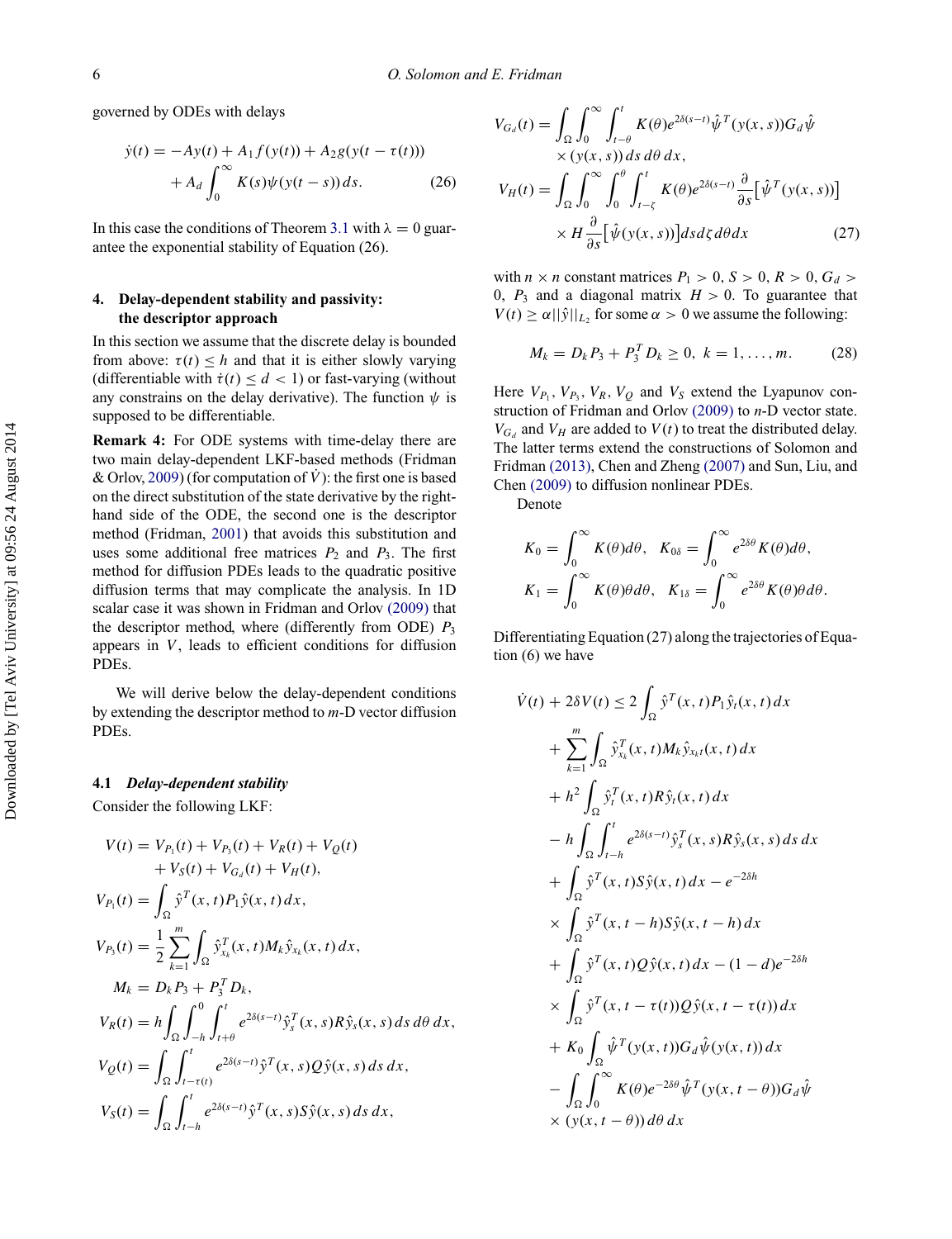+ 
$$
2\delta \int_{\Omega} \hat{y}^T(x, t) P_1 \hat{y}(x, t) dx
$$
  
\n+  $\delta \sum_{k=1}^m \int_{\Omega} \hat{y}_{x_k}^T(x, t) M_k \hat{y}_{x_k}(x, t) dx$   
\n+  $K_1 \int_{\Omega} \frac{\partial}{\partial t} [\hat{\psi}^T(y(x, t))] H \frac{\partial}{\partial t} [\hat{\psi}(y(x, t))] dx$   
\n-  $\int_{\Omega} \int_0^{\infty} \int_{t-\theta}^t e^{-2\delta \theta} K(\theta) \frac{\partial}{\partial s} [\hat{\psi}^T(y(x, s))]$   
\n $\times H \frac{\partial}{\partial s} [\hat{\psi}(y(x, s))] ds d\theta dx.$  (29)

Denote  $\xi(x, t) = \text{col}\{(\hat{y}(x, t) - \hat{y}(x, t - \tau(t)), (\hat{y}(x, t - t))\}$  $\tau(t)$ ) –  $\hat{y}(x, t - h)$ }. Following Park, Ko, and Jeong [\(2011\)](#page-13-13) and by using the extended Jensen's inequality we obtain

$$
-h \int_{\Omega} \int_{t-h}^{t} e^{2\delta(s-t)} \hat{y}_{s}^{T}(x, s) R \hat{y}_{s}(x, s) ds dx \le
$$
  
\n
$$
-he^{-2\delta h} \int_{\Omega} \int_{t-h}^{t-\tau(t)} \hat{y}_{s}^{T}(x, s) R \hat{y}_{s}(x, s) ds dx
$$
  
\n
$$
-he^{-2\delta h} \int_{\Omega} \int_{t-\tau(t)}^{t+h} \hat{y}_{s}^{T}(x, s) R \hat{y}_{s}(x, s) ds dx \le
$$
  
\n
$$
-e^{-2\delta h} \int_{\Omega} \left[ \frac{h}{\tau(t)} \xi^{T}(x, t) \begin{bmatrix} R & 0 \\ 0 & 0 \end{bmatrix} \xi(x, t) + \frac{h}{h-\tau(t)} \xi^{T}(x, t) \begin{bmatrix} 0 & 0 \\ 0 & R \end{bmatrix} \xi(x, t) dx \right] \le
$$
  
\n
$$
- \int_{\Omega} e^{-2\delta h} \xi^{T}(x, t) \Gamma \xi(x, t) dx,
$$

if

$$
\Gamma = \begin{bmatrix} R & S_{12} \\ * & R \end{bmatrix} \ge 0. \tag{31}
$$

The distributed kernel term can be upper bounded by using Jensen's extended inequalities (12) and (13) as follows:

$$
- \int_{\Omega} \int_0^{\infty} K(\theta) e^{-2\delta \theta} \hat{\psi}^T (y(x, t - \theta)) G_d \hat{\psi}
$$
  
× (y(x, t - \theta)) d\theta dx ≤  
– K<sub>0</sub><sup>-1</sup>  $\int_{\Omega} \int_0^{\infty} K(\theta) \hat{\psi}^T (y(x, t - \theta)) d\theta$   
× G<sub>d</sub>  $\int_0^{\infty} K(\theta) \hat{\psi} (y(x, t - \theta)) d\theta dx$ 

and

$$
- \int_{\Omega} \int_0^{\infty} \int_{t-\theta}^t e^{-2\delta\theta} K(\theta) \frac{\partial}{\partial s} [\hat{\psi}^T(y(x,s))]
$$

$$
\times H \frac{\partial}{\partial s} [\hat{\psi}(y(x,s))] ds d\theta dx \le
$$

$$
- K_{1\delta}^{-1} \int_{\Omega} \int_0^{\infty} \int_{t-\theta}^t K(\theta) \frac{\partial}{\partial s} [\hat{\psi}^T(y(x, s))] ds d\theta
$$
  
 
$$
\times H \int_0^{\infty} \int_{t-\theta}^t K(\theta) \frac{\partial}{\partial s} [\hat{\psi}(y(x, s))] ds d\theta dx
$$
  

$$
= -K_{1\delta}^{-1} \int_{\Omega} \zeta^T(x, t) \begin{bmatrix} K_0 I \\ -I \end{bmatrix} H[K_0 I - I] \zeta(x, t) dx,
$$

where  $\zeta(x, t) = \text{col}\{\hat{\psi}(y(x, t))\}_{0}^{\infty} K(\theta)\hat{\psi}(y(x, t))$ *θ*))*dθ*}.

Note that  $\hat{\psi}_y(y) = \text{diag}\{\psi_{y_1}(y_1), \dots, \psi_{y_n}(y_n)\}\$  and, thus,

$$
\hat{\psi}_y^T(y(x,t))H\hat{\psi}_y(y(x,t))\hat{y}_t(x,t) \leq \hat{y}_t^T(x,t)\Psi^2H\hat{y}_t(x,t).
$$

Then

$$
K_1 \int_{\Omega} \frac{\partial}{\partial t} \left[ \hat{\psi}^T(y(x,t)) \right] H \frac{\partial}{\partial t} \left[ \hat{\psi}(y(x,t)) \right] dx
$$
  
\n
$$
= K_1 \int_{\Omega} \hat{y}_t^T(x,t) \hat{\psi}_y^T(y(x,t)) H \hat{\psi}_y(y(x,t)) \hat{y}_t(x,t) dx
$$
  
\n
$$
\leq K_1 \int_{\Omega} \hat{y}_t^T(x,t) \Psi^2 H \hat{y}_t(x,t) dx.
$$
 (32)

We take into account the dynamics of Equation (6) through the use of the descriptor method (Fridman, [2001;](#page-13-10) Fridman & Orlov, [2009\)](#page-13-9), where we add to  $\dot{V}(t) + 2\delta V(t)$ the right-hand side of

$$
0 = 2\left[\hat{y}^T(x,t)P_2^T + \hat{y}_t^T(x,t)P_3^T\right] \left[-\hat{y}_t(x,t) + \Delta_D \hat{y}(x,t)\right] - A\hat{y}(x,t) + A_1 \hat{f}(y(x,t)) + A_2 \hat{g}(y(x,t-\tau(t))) + A_d \int_0^\infty K(s)\hat{\psi}(y(x,t-s))ds\right]
$$
(33)

with a free  $n \times n$  matrix  $P_2$ . Taking into account the boundary conditions (7) or (8) and applying Green's formula, we obtain

$$
2\int_{\Omega} \hat{y}_t^T(x,t) P_3^T \Delta_D \hat{y}(x,t) dx
$$
  
= 
$$
-2\sum_{k=1}^m \int_{\Omega} \hat{y}_{x_k t}^T(x,t) D_k P_3 \hat{y}_{x_k}(x,t) dx
$$
  
= 
$$
-\sum_{k=1}^m \int_{\Omega} \hat{y}_{x_k}^T(x,t) M_k \hat{y}_{x_k t}(x,t) dx.
$$
 (34)

When combined with Equation (29), Equation (34) cancels the term  $\sum_{k=1}^{m} \int_{\Omega} \hat{y}_{x_k}^T(x, t) M_k \hat{y}_{x_{kt}}(x, t) dx$ . Similarly

$$
\int_{\Omega} \hat{y}^T(x,t) P_2^T \Delta_D \hat{y}(x,t)
$$
  
= 
$$
- \sum_{k=1}^m \int_{\Omega} \hat{y}_{x_k}^T(x,t) [D_k P_2 + P_2^T D_k] \hat{y}_{x_k}(x,t) dx.
$$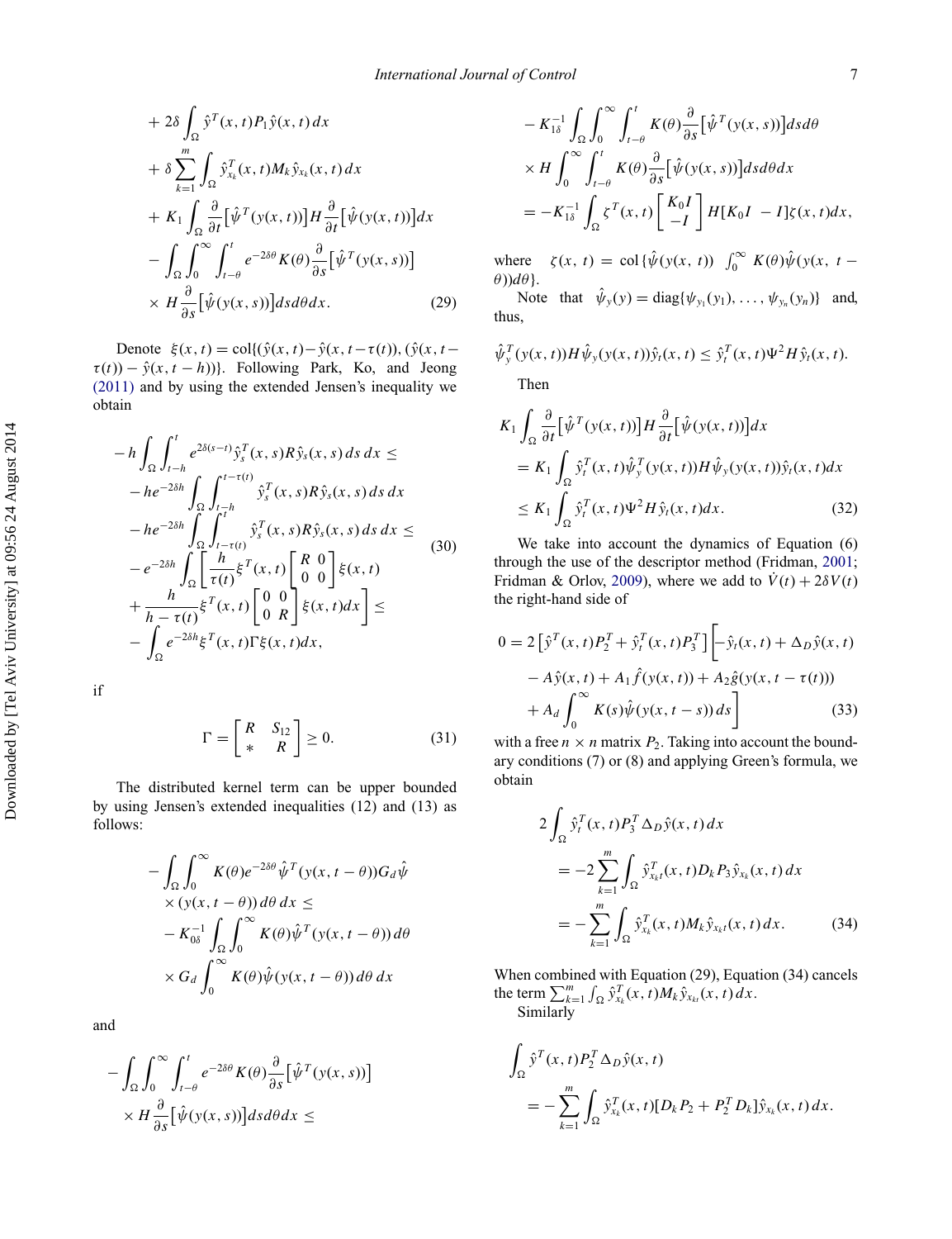Denote  $J_k = D_k P_2 + P_2^T D_k$  and  $\chi_k = J_k - \delta M_k =$  $D_k(P_2 - \delta P_3) + (P_2 - \delta P_3)^T D_k$ , where  $M_k$  and  $J_k$  are symmetric  $n \times n$  matrices. Assume that for some  $\lambda \geq 0$ and every  $D_k$ ,  $k = 1, \ldots, m$ ,

$$
D_k(P_2 - \delta P_3) + (P_2 - \delta P_3)^T D_k \ge \lambda I. \tag{35}
$$

Then by combining the terms

$$
\delta \sum_{k=1}^{m} \int_{\Omega} \hat{y}_{x_k}^T(x, t) M_k \hat{y}_{x_k}(x, t) dx
$$

$$
- \int_{\Omega} \hat{y}_{x_k}^T(x, t) J_k \hat{y}_{x_k}(x, t) dx
$$

$$
= - \sum_{k=1}^{m} \int_{\Omega} \hat{y}_{x_k}^T(x, t) \chi_k \hat{y}_{x_k}(x, t) dx \qquad (36)
$$

and applying Wirtinger's inequality we arrive at

$$
\begin{split}\n&-\sum_{k=1}^{m} \int_{\Omega} \hat{y}_{x_k}^T(x,t) \chi_k \hat{y}_{x_k}(x,t) \, dx \\
&\leq -\lambda \sum_{k=1}^{m} \int_{\Omega} \hat{y}_{x_k}^T(x,t) \hat{y}_{x_k}(x,t) \, dx \\
&\leq -\lambda \sum_{i=1}^{n} \int_{\Omega} \nabla_x^T \hat{y}_i^T(x,t) \nabla_x \hat{y}_i(x,t) \, dx \\
&\leq -\lambda C_p \int_{\Omega} \hat{y}^T(x,t) \hat{y}(x,t) \, dx.\n\end{split}
$$

Further denoting

−

$$
\eta(x,t) = \text{col}\left\{\hat{y}(x,t), \hat{y}_t(x,t), \hat{y}(x,t-h), \hat{y}(x,t-\tau(t)),
$$

$$
\hat{f}(y(x,t)), \hat{g}(y(x,t-\tau(t))),
$$

$$
\hat{\psi}(y(x,t)), \int_0^\infty K(\theta)\hat{\psi}(y(x,t-\theta))\,d\theta\right\}
$$

and adding to  $\dot{V}(t) + 2\delta V(t)$  the nonnegative left-hand sides of Equation (9) and, for the case of  $f_i^-, g_i^- \ge 0$ and  $\psi_i^- \ge 0$  (*i* = 1, ..., *n*), the nonnegative left-hand sides of Equation (10), we find that  $\dot{V}(t) + 2\delta V \leq$  $\int_{\Omega} \eta^T(t) \Psi \eta(t) dx \le 0$  if the following LMI is feasible

Here

$$
\Psi_{11} = S + Q + 2\delta P_1 - e^{-2\delta h} R - (P_2^T A + A^T P_2) \n- \lambda C_p I + F^2 S_1 + \Psi^2 S_3, \n\Psi_{15} = P_2^T A_1 + F S_4, \quad \Psi_{16} = P_2^T A_2 + G S_5, \n\Psi_{22} = h^2 R - P_3 - P_3^T + K_1 \Psi_d H, \n\Psi_{44} = G^2 S_2 - e^{-2\delta h} [2R - S_{12} - S_{12}^T + (1 - d)Q], \n\Psi_{77} = K_0 G_d - S_3 - 2S_6 - K_{1\delta}^{-1} K_0^2 H, \n\Psi_{78} = K_{1\delta}^{-1} K_0 H, \quad \Psi_{88} = -K_{0\delta}^{-1} G_d - K_{1\delta}^{-1} H. \tag{38}
$$

Let  $y(x, \theta) = \phi(x, \theta) \in C^1(-\infty, 0; \mathbf{H}^1(\Omega))$  be the initial condition for Equation (1). If Equations (37) and (38) are satisfied, then

$$
\lambda_{\min}(P_1) \int_{\Omega} |y(x, t) - y^*|^2 dx \le V(t) \le e^{-2\delta t} V(0),
$$
  
\n
$$
V(0) \le \lambda_{\max}(P_1) \int_{\Omega} |\phi(x, 0) - y^*|^2 dx
$$
  
\n
$$
+ \frac{1}{2} \sum_{k=1}^{m} \lambda_{\max}(M_k) \int_{\Omega} |\phi_{x_k}(x, 0)|^2 dx
$$
  
\n
$$
+ \left[ h(\lambda_{\max}(Q) + \lambda_{\max}(S)) + \lambda_{\max}(G_d) \lambda_{\max}(\Psi^2) \right]
$$
  
\n
$$
\times \int_{0}^{\infty} sK(s) ds \right] \sup_{-\infty \le \theta \le 0} \int_{\Omega} |\phi(x, \theta) - y^*|^2 dx
$$
  
\n
$$
+ \left[ \frac{h^3}{2} \lambda_{\max}(R) + \frac{1}{2} \lambda_{\max}(H \Psi^2) \right]
$$
  
\n
$$
\times \int_{0}^{\infty} s^2 K(s) ds \right] \sup_{-\infty \le \theta \le 0} \int_{\Omega} |\phi_{\theta}(x, \theta)|^2 dx,
$$

i.e. the system is exponentially stable with a decay rate *δ*. We have proved the following:

<span id="page-8-0"></span>**Theorem 4.1:** *Assume A*1–*A*3*. Given*  $\delta > 0$ *,*  $h > 0$ ,  $0 \le$  $d < 1$ *, let there exist*  $n \times n$  *matrices*  $P_1 > 0$ *, S*  $> 0$ *, R*  $>$ 0*,*  $Q > 0$ *,*  $G_d > 0$ *,*  $P_2$ *,*  $P_3$  *and*  $S_{12}$ *, diagonal*  $n \times n$  *matri* $ces S_i > 0$  ( $i = 1, ..., 6$ )*, H* > 0 *and a scalar*  $\lambda \ge 0$ *, such that the LMIs* (28)*,* (31)*,* (35) *and* (37) *with notation* (38) *are feasible. Then for all discrete delays*  $\tau(t) \in [0, h]$ *, the system* (6) *with nonnegative*  $f_i^-, g_i^-, \psi_i^-(i = 1, ..., n)$  *is exponentially stable with a decay rate δ. If the LMI* (37) *is feasible for*  $Q = 0$ *, then the system* (6) *is exponentially stable for all fast-varying delays*  $\tau(t) \in [0, h]$ *. Moreover,* 

|          |        | $\begin{bmatrix} \Psi_{11} & P_1 - P_2^T - A^T P_3 \end{bmatrix}$ | $e^{-2\delta h}S_{12}$ $e^{-2\delta h}(R-S_{12})$   |             | $\Psi_{15}$    | $\Psi_{16}$   |                | $\Psi S_6$ $P_2^T A_d$ |            |
|----------|--------|-------------------------------------------------------------------|-----------------------------------------------------|-------------|----------------|---------------|----------------|------------------------|------------|
| $\Psi =$ | $\ast$ | $\Psi_{22}$                                                       |                                                     |             | $P_3^T A_1$    | $P_3^T A_2$   | $\overline{0}$ | $P_3^T A_d$            |            |
|          | $\ast$ | $\ast$                                                            | $-e^{-2\delta h}(S+R)$ $e^{-2\delta h}(R-S_{12}^T)$ |             | $\overline{0}$ |               | 0              |                        | $< 0$ (37) |
|          | $\ast$ | $\ast$                                                            | $\ast$                                              | $\Psi_{44}$ |                |               | $\overline{0}$ |                        |            |
|          |        |                                                                   |                                                     | $\ast$      | $-S_1 - 2S_4$  |               | $\mathbf{0}$   |                        |            |
|          | $\ast$ |                                                                   | $^\ast$                                             | *           | $\ast$         | $-S_2 - 2S_5$ | $\Omega$       |                        |            |
|          | $\ast$ |                                                                   |                                                     |             | $\ast$         | $\ast$        | $\Psi_{77}$    | $\Psi_{78}$            |            |
|          | $\ast$ |                                                                   |                                                     | $\ast$      |                | $\ast$        | $\ast$         | $\Psi_{88}$            |            |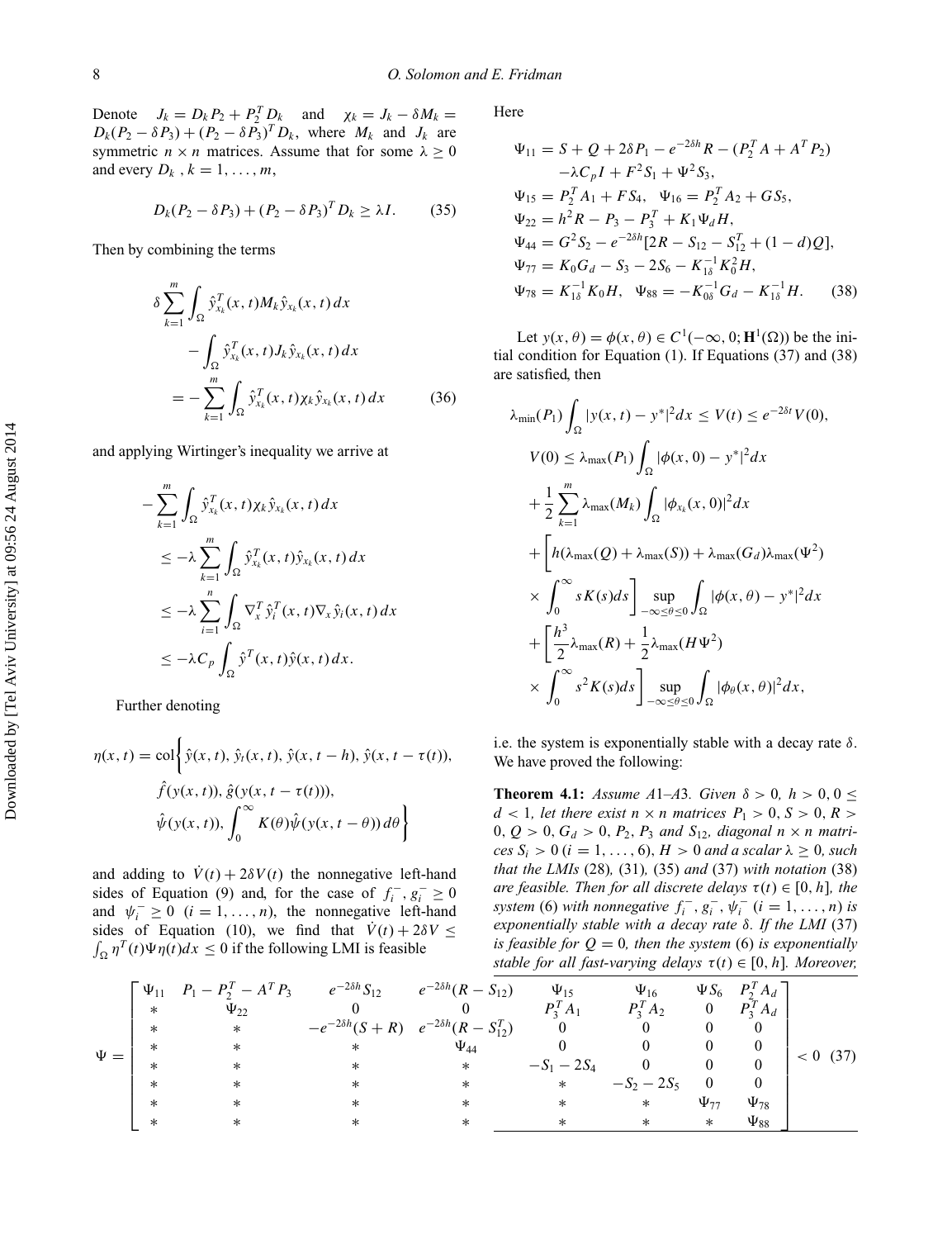*if the above LMIs hold with*  $S_4 = S_5 = S_6 = 0$ *, then the system* (6) *is exponentially stable for any sign of*  $f_i^-, g_i^-, \psi_i^-(i = 1, \ldots, n)$ .

<span id="page-9-2"></span>**Remark 5:** The results can be easily extended to the case of multiple distributed delays as in Equation (4). Here it is assumed that there exists  $\delta_{\text{max}} > 0$  such that  $\int_0^\infty K_i(\theta) e^{2\delta_{\text{max}}\theta} d\theta < \infty$ ,  $i = 1, \ldots, q$ . Then the corresponding LMI has the form

$$
\begin{bmatrix}\n\Psi_{11} & P_1 - P_2^T - A^T P_3 & e^{-2\delta h} S_{12} & e^{-2\delta h} (R - S_{12}) & \Psi_{15} & \Psi_{16} & \Psi S_6 & \dots & P_2^T A_1 \\
* & \Psi_{22} & 0 & 0 & P_3^T A_1 & P_3^T A_2 & 0 & \dots & P_3^T A_1 \\
* & * & * & -e^{-2\delta h} (S + R) & e^{-2\delta h} (R - S_{12}^T) & 0 & 0 & 0 & \dots & 0 \\
* & * & * & * & \Psi_{44} & 0 & 0 & 0 & \dots & 0 \\
* & * & * & * & * & -S_1 - 2S_4 & 0 & 0 & \dots & 0 \\
* & * & * & * & * & * & * & * \\
* & * & * & * & * & * & * & \Psi_{77} & \dots & \Psi_{7q} \\
* & * & * & * & * & * & * & * & \dots & \Psi_{8q} \\
\vdots & \vdots & \vdots & \vdots & \vdots & \vdots & \vdots & \vdots & \vdots & \ddots & \vdots \\
* & * & * & * & * & * & * & * & \dots & \Psi_{qq}\n\end{bmatrix}
$$

where

$$
K_{0i} = \int_0^\infty K_i(\theta) d\theta, \quad K_{0\delta}^i = \int_0^\infty e^{2\delta\theta} K_i(\theta) d\theta,
$$
  

$$
K_{1i} = \int_0^\infty K_i(\theta) \theta d\theta, \quad K_{1\delta}^i = \int_0^\infty e^{2\delta\theta} K_i(\theta) \theta d\theta,
$$

and

$$
\Psi_{11} = S + Q + 2\delta P_1 - e^{-2\delta h} R - (P_2^T A + A^T P_2)
$$
  
\n
$$
-\lambda C_p I + F^2 S_1 + \Psi^2 S_3,
$$
  
\n
$$
\Psi_{22} = h^2 R - P_3 - P_3^T + \sum_{i=1}^q K_{1i} \Psi_d H_i,
$$
  
\n
$$
\Psi_{44} = G^2 S_2 - e^{-2\delta h} [2R - S_{12} - S_{12}^T + (1 - d)Q],
$$
  
\n
$$
\Psi_{15} = P_2^T A_1 + F S_4, \quad \Psi_{16} = P_2^T A_2 + G S_5,
$$
  
\n
$$
\Psi_{77} = \sum_{i=1}^q K_{0i} G_{di} - S_3 - 2S_6 - \sum_{i=1}^q (K_{1\delta}^i)^{-1} K_{0i}^2 H_i,
$$
  
\n
$$
\Psi_{7q} = (K_{1\delta}^q)^{-1} K_{0q} H_q, \quad \Psi_{8q} = 0,
$$
  
\n
$$
\Psi_{qq} = -(K_{0\delta}^q)^{-1} G_{dq} - (K_{1\delta}^q)^{-1} H_q.
$$
  
\n(40)

<span id="page-9-1"></span>**Remark 6:** Consider the case of  $A_d \in \mathbb{R}^{n \times n}$  that can be presented in the form of  $A_d = D^T A_d^T C$ , with  $D \in$  $\mathbf{R}^{l \times n}$ ,  $C \in \mathbf{R}^{p \times n}$ ,  $A_d^l \in \mathbf{R}^{l \times p}$  and *l, p < n*. Here the reduced-order LMIs can be derived by choosing LKFs as above, where *H* and  $G_d$  are changed by  $C^T \overline{H} C$  (provided this matrix is diagonal) and  $C^T \overline{G}_d C$ , respectively, with the positive  $\overline{H}$ ,  $\overline{G}_d \in \mathbb{R}^{p \times p}$ . Changing  $\int_0^\infty \overline{K}(\theta) \hat{\psi}(y(x, t \theta$ )) *dθ* by  $\int_0^\infty K(\theta) C \hat{\psi}(y(x, t - \theta)) d\theta$  in  $\eta(x, t)$ , one can arrive at the modified LMIs. Thus, in the delay-independent LMIs (21) and (22) we obtain

$$
\begin{aligned} \Upsilon_{14} &= P_1 D^T A_d^T, \ \ \Upsilon_{44} &= -K_{\delta_0}^{-1} \bar{G}_d, \\ \Upsilon_{55} &= K_0 C^T \bar{G}_d C - S_3 - 2S_6, \end{aligned}
$$

and in the delay-dependent condition (37) we have

| $\Psi_{15}$   | $\Psi_{16}$   |             |          | $\Psi S_6$ $P_2^T A_{dq}$ |             |
|---------------|---------------|-------------|----------|---------------------------|-------------|
| $P_3^T A_1$   | $P_3^T A_2$   | $\bf{0}$    | $\cdots$ | $P_3^T A_{dq}$            |             |
|               |               |             |          |                           |             |
| 0             |               |             |          |                           |             |
| $-S_1 - 2S_4$ |               | 0           |          | 0                         |             |
| $\ast$        | $-S_2 - 2S_5$ | $\bf{0}$    |          | $\boldsymbol{0}$          | < 0<br>(39) |
| $\ast$        | $\ast$        | $\Psi_{77}$ | .        | $\Psi_{7q}$               |             |
| $\ast$        | $\ast$        | $\ast$      |          | $\Psi_{8q}$               |             |
|               |               |             |          |                           |             |
| $\ast$        | $\ast$        | $\ast$      |          | $\Psi_{qq}$               |             |

$$
\Psi_{18} = P_2^T D^T A_d^I,
$$
  
\n
$$
\Psi_{22} = h^2 R - P_3 - P_3^T + K_1 \Psi^2 C^T \overline{H} C,
$$
  
\n
$$
\Psi_{28} = P_3^T D^T A_d^I,
$$
  
\n
$$
\Psi_{77} = K_0 C^T \overline{G}_d C - S_3 - 2S_6 - K_{1\delta}^{-1} K_0^2 C^T \overline{H} C,
$$
  
\n
$$
\Psi_{78} = K_{1\delta}^{-1} K_0 \overline{H} C^T, \quad \Psi_{88} = -K_{0\delta}^{-1} \overline{G}_d - K_{1\delta}^{-1} \overline{H},
$$

## **4.2** *Passivity analysis*

<span id="page-9-0"></span>Consider the following system:

$$
\hat{y}_t(x, t) = \Delta_D \hat{y}(x, t) - A\hat{y}(x, t) + A_1 \hat{f}(y(x, t)) \n+ A_2 \hat{g}(y(x, t - \tau(t))) \n+ A_d \int_0^\infty K(s) \hat{\psi}(y(x, t - s)) ds + B_1 u(x, t),
$$
\n(41)

where the notations defined previously hold with the additional input  $u(x, t) \in \mathbb{R}^q$  and  $B_1 \in \mathbb{R}^{n \times q}$ . Consider also the following output of the system:

$$
z(x,t) = [C_1 \ C_2 \ C_3] \begin{bmatrix} \hat{y}(x,t) \\ \hat{f}(y(x,t)) \\ \hat{\psi}(y(x,t)) \end{bmatrix} + Zu(x,t), \quad (42)
$$

where  $C_1, C_2, C_3 \in \mathbb{R}^{q \times n}$  and  $Z \in \mathbb{R}^{q \times q}$  are constant matrices.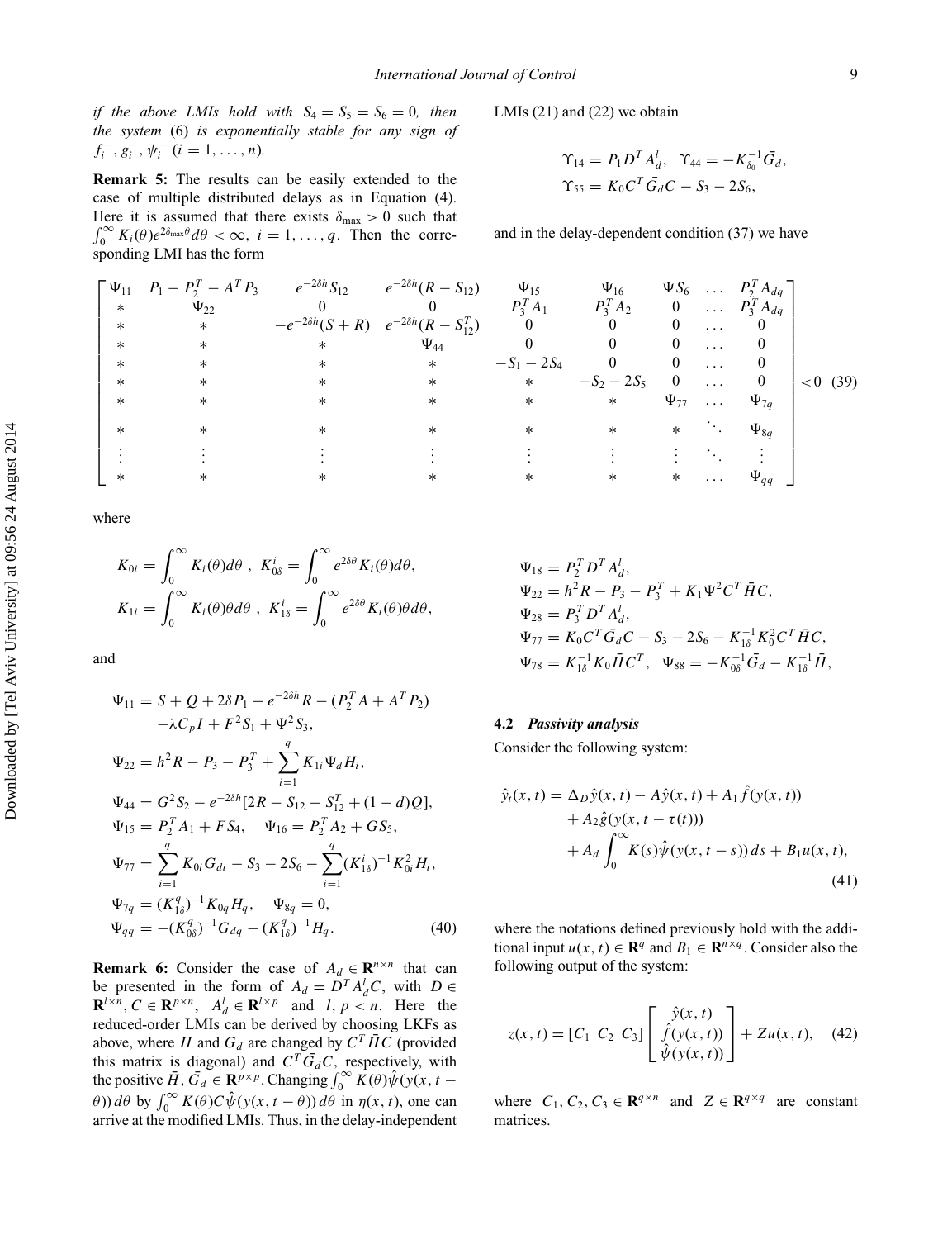It is said that system  $(41)$ ,  $(42)$  is passive if there exists a scalar  $\gamma \geq 0$  such that,

$$
2\int_{\Omega} \int_0^{t_p} z^T(x, t)u(x, t) dt dx
$$
  
 
$$
\geq -\gamma \int_{\Omega} \int_0^{t_p} u^T(x, t)u(x, t) dt dx \quad \forall t_p \geq 0, (43)
$$

for all the solutions of system (41) with the zero initial conditions and under the boundary conditions (7) or (8).

Consider the LKF (27) with  $\delta = 0$ . Then the following inequality

$$
\dot{V}(t) - 2\int_{\Omega} z^T(x, t)u(x, t)dx - \gamma \int_{\Omega} u^T(x, t)u(x, t)dx \le 0
$$
\n(44)

yields Equation (43). Indeed, integration of Equation (44) implies

$$
V(t_p) - V(0) - \gamma \int_{\Omega} \int_0^{t_p} u^T(x, t) u(x, t) dt dx
$$
  

$$
\leq 2 \int_{\Omega} \int_0^{t_p} z^T(x, t) u(x, t) dt dx, \quad \forall t_p > 0
$$

and thus Equation (43), because  $V(t_p) \ge 0$  and  $V(0) = 0$ .

By applying the descriptor method, we arrive at the LMIs (28), (31), (35) and

$$
\Upsilon = \begin{bmatrix}\n & & & P_2^T B_1 - C_1^T \\
 & & & P_3^T B_1 \\
 & & & & 0 \\
 & & & & 0 \\
 & & & & -C_2^T \\
 & & & & 0 \\
 & & & & -C_3^T \\
 & & & & & -C_3^T \\
 & & & & & & -C_4^T \\
 & & & & & & -C_5 \\
 & & & & & & -C_5 \\
 & & & & & & -C_5\n\end{bmatrix} < 0.
$$
 (45)

We have proved the following:

<span id="page-10-0"></span>**Corollary 4.2:** *Assume A*1–*A*3*. Given*  $\gamma > 0$ ,  $\delta = 0$ *,*  $h > 0$  *and*  $0 \le d < 1$ *, let there exist*  $n \times n$  *matrices*  $P_1 > 0, S > 0, R > 0, Q > 0, G_d > 0 \in R^{n \times n}$ , full matri*ces*  $P_2$ ,  $P_3$ ,  $S_{12} \in R^{n \times n}$ , diagonal matrices  $n \times n$  matrices  $S_i > 0$  (*i* = 1,..., 6)*, H* > 0 *and a scalar*  $\lambda \geq 0$ *, such that the LMIs* (28)*,* (31)*,* (35) *and* (45) *with notations* (37) *and* (40) *are feasible. Then the system* (6) *is internally exponentially stable and is passive for all discrete delays*  $\tau(t) \in [0, h]$  *with*  $\dot{\tau}(t) \leq d$  *and for f, g and*  $\psi$  *with nonnegative*  $f_i^-, g_i^-, \psi_i^-(i = 1, \ldots, n)$ *. If the LMI* (45) *is feasible for*  $Q = 0$ *, then Equation* (6) *is exponentially stable and passive for all fast-varying delays*  $\tau(t) \in [0, h]$ *. If the above LMIs hold with*  $S_4 = S_5 = S_6 = 0$ *, then Equation* (6) *is exponentially stable and passive for any sign of*  $f_i^-, g_i^-, \psi_i^-(i = 1, \ldots, n)$ .

<span id="page-10-1"></span>**Remark 7:** The conditions of Theorem [4.1](#page-8-0) and of Corollary [4.2,](#page-10-0) where the LMIs (28) and (35) are omitted and  $\lambda = 0$ , can be applied to the exponential stability and passivity analysis of the ODE delayed model (26). Moreover, for the ODE model the LMIs (37) and (45) can be modified by using additional free-weighting matrices. Thus, using *P*4

$$
0 = 2u^{T}(t)P_{4}^{T} \bigg[ -\dot{y}(t) - Ay(t) + A_{1}\hat{f}(y(t)) + A_{2}\hat{g}(y(t - \tau(t))) + A_{d}\int_{0}^{\infty} K(s)\hat{\psi}(y(t - s))ds + B_{1}u(t) \bigg]
$$

leads to the following modified terms in the last column and row of the matrix in LMI (45):

$$
\Psi_{19} = P_2^T B_1 - C_1^T - A^T P_4,
$$
  
\n
$$
\Psi_{59} = A_1^T P_4 - C_2^T, \Psi_{69} = A_2^T P_4,
$$
  
\n
$$
\Psi_{89} = A_d^T P_4, \Psi_{99} = -\gamma I - Z - Z^T + P_4^T B_1 + B_1^T P_4.
$$

Note that for the ODE model, the corresponding LMIs can be derived without the descriptor slack variables  $P_2$  and  $P_3$  – by the direct substitution of  $\dot{y}(t)$  by the right-hand side of Equation (26). The resulting LMI for the passivity and stability analysis has the following form:

$$
\begin{bmatrix}\n\Psi_{11} & e^{-2\delta h} S_{12} & e^{-2\delta h} (R - S_{12}) & \Psi_{14} & \Psi_{15} & \Psi S_6 & P_1 A_d & \Psi_{18} & \Psi_{19} \\
* & -e^{-2\delta h} (S + R) & e^{-2\delta h} (R - S_{12}^T) & 0 & 0 & 0 & 0 & 0 \\
* & * & * & \Psi_{33} & 0 & 0 & 0 & 0 & 0 \\
* & * & * & * & -S_1 - 2S_4 & 0 & 0 & 0 & -C_2^T & \Psi_{49} \\
* & * & * & * & * & * & * & * \\
* & * & * & * & * & * & * & \Psi_{66} & \Psi_{67} & -C_3^T & 0 \\
* & * & * & * & * & * & * & * & \Psi_{77} & 0 & \Psi_{79} \\
* & * & * & * & * & * & * & * & * & \Psi_{88} & 0 \\
* & * & * & * & * & * & * & * & * & \Psi_{99}\n\end{bmatrix}\n $\times 0, \quad (46)$
$$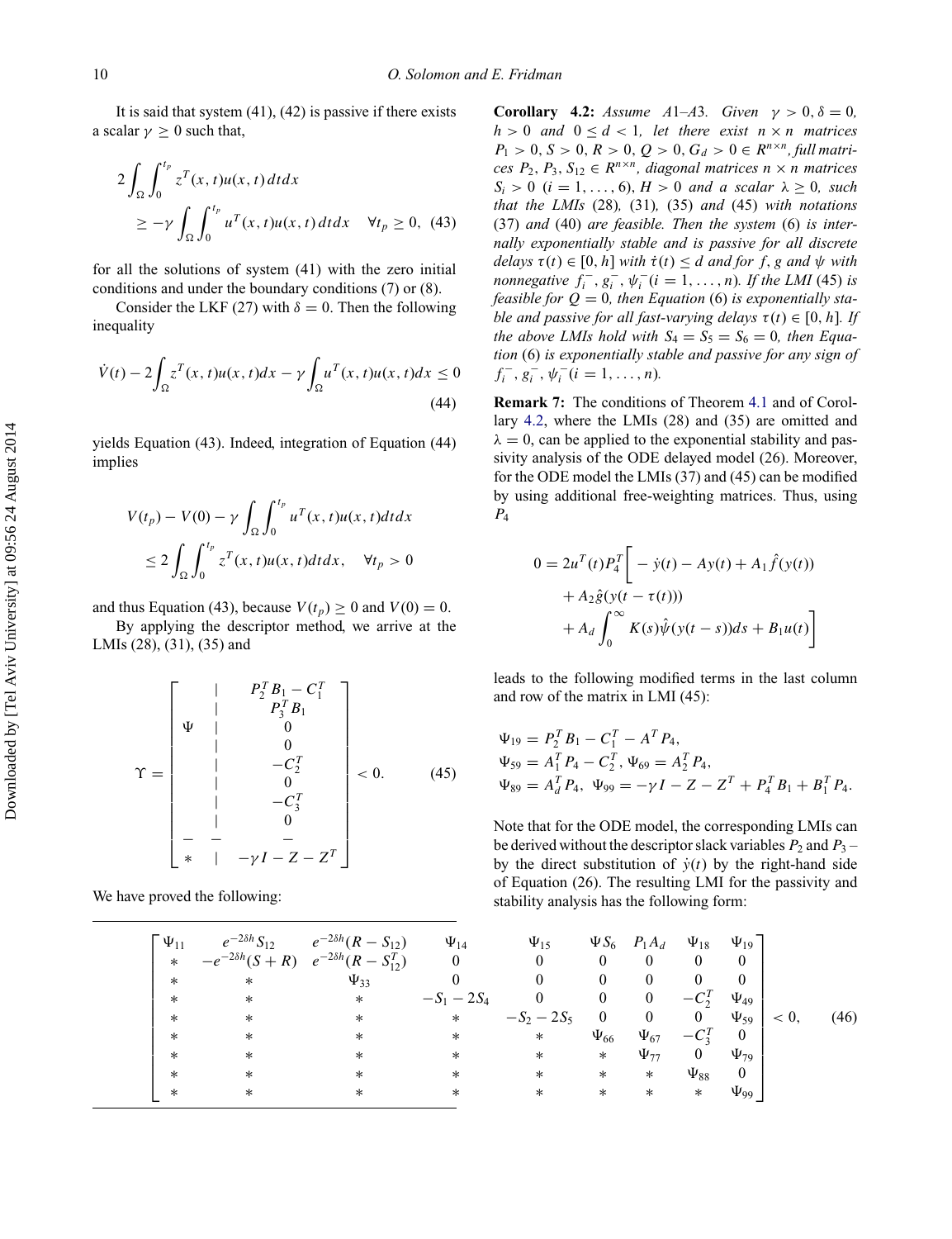where

$$
\Psi_{11} = S + Q + 2\delta P_1 - e^{-2\delta h} R - (P_1 A + A^T P_1)
$$
  
\n
$$
+ F^2 S_1 + \Psi^2 S_3,
$$
  
\n
$$
\Psi_{14} = P_1^T A_1 + F S_4, \quad \Psi_{15} = P_1^T A_2 + G S_5,
$$
  
\n
$$
\Psi_{18} = P_1 B_1 - C_1^T,
$$
  
\n
$$
\Psi_{19} = -A^T (Rh^2 + K_1 \Psi^2 H),
$$
  
\n
$$
\Psi_{33} = G^2 S_2 - e^{-2\delta h} [2R - S_{12} - S_{12}^T + (1 - d)Q],
$$
  
\n
$$
\Psi_{49} = A_1^T (Rh^2 + K_1 \Psi^2 H), \quad \Psi_{59} = A_2^T (Rh^2 + K_1 \Psi^2 H),
$$
  
\n
$$
\Psi_{66} = K_0 G_d - S_3 - 2S_6 - K_{1\delta}^{-1} K_0^2 H, \quad \Psi_{67} = K_{1\delta}^{-1} K_0 H,
$$
  
\n
$$
\Psi_{77} = -K_{0\delta}^{-1} G_d - K_{1\delta}^{-1} H, \quad \Psi_{88} = -\gamma I - Z - Z^T,
$$
  
\n
$$
\Psi_{79} = A_d^T (Rh^2 + K_1 \Psi^2 H), \quad \Psi_{99} = -(Rh^2 + K_1 \Psi^2 H).
$$
  
\n(47)

Example [5.3](#page-12-0) below illustrates that  $P_4$  may improve the passivity analysis (comparatively to the direct substitutionbased analysis).

For the passivity of discrete-time nonlinear systems with discrete and distributed delays see Wu, Shi, Su, and Chu [\(2011\).](#page-13-14)

#### **5. Examples**

<span id="page-11-0"></span>In this section, examples from the literature illustrate the efficiency of the presented methods.

**Example 5.1** (Gue & Liu, [2011\)](#page-13-15)**:** Consider the two cells finite-dimensional delayed neural-network

$$
\dot{y}(t) = -\begin{pmatrix} 2 & 0 \\ 0 & 3 \end{pmatrix} y(t) + \begin{pmatrix} \frac{1}{5} & \frac{1}{4} \\ 1 & \frac{3}{2} \end{pmatrix} f(y(t)) \n+ \begin{pmatrix} \frac{2}{5} & \frac{1}{2} \\ \frac{4}{5} & \frac{1}{2} \end{pmatrix} g(y(t - \tau(t))) \n+ \begin{pmatrix} \frac{1}{5} & \frac{2}{3} \\ \frac{2}{5} & 1 \end{pmatrix} \int_{0}^{h_d} K(\theta) \psi(y(t - \theta)) + \begin{pmatrix} 3 \\ 2 \end{pmatrix},
$$

where  $y(t) = [y_1(t), y_2(t)]^T$  denotes the potential (or voltage) of each cell at time *t*,  $K(s) = 2se^{-s^2}$ ,  $f_1(y_1(t)) =$  $g_1(y_1(t)) = \psi_1(y_1(t)) = \cos(y_1(t)/3) + y_1(t)/3$  and  $f_2(y_2(t))$  $= g_2(y_2(t)) = \psi_2(y_2(t)) = \cos(y_2(t)/2) + y_2(t)/4$ . The coefficients of the matrices that multiply the nonlinear terms denote the strengths of connectivity between the cells. By using the Brouwer's fixed point theorem, it was shown in Gue and Liu [\(2011\)](#page-13-15) that for  $\tau(t) = 0.06|\sin(t)|$  and  $h_d = 0.06$  the system has an exponentially stable steady state *y*<sup>∗</sup>.

By verifying the LMIs of the Halanay-based Theorem [3.1](#page-5-0) we will show that *y*<sup>∗</sup> is exponentially stable for all  $\tau(t)$  and essentially larger  $h_d$  and will find the resulting decay rate. Note that  $f_2(y_2(t)) = g_2(y_2(t)) = \psi_2(y_2(t))$  has a sign changing time-derivative, so the LMIs are considered

<span id="page-11-1"></span>Table 1. Example 1 – maximum decay rate for different delay upper bounds.

| h   | $h_d$ | $\delta_0$ | Ò1    | $\delta_{\text{max}}$ |
|-----|-------|------------|-------|-----------------------|
| 0.4 | 0.1   |            | 0.307 | 0.5306                |
| 0.4 | 0.5   |            | 0.692 | 0.1926                |
| 0.4 | 0.8   | 0.5        | 0.341 | 0.1235                |

with  $S_4 = S_5 = S_6 = 0$ . Since this is the ODE model, we take the zero Wirtinger's constant:  $C_p = 0$  (or  $\lambda = 0$ ). The diagonal matrices  $F$ ,  $G$  and  $\Psi$  are chosen with

$$
F_1 = G_1 = \Psi_1 = \frac{2}{3}, \quad F_2 = G_2 = \Psi_2 = \frac{3}{4}
$$

It appears that for  $\delta_0 = \delta_1 = 0.135$  the LMIs are feasible, i.e. the system preserves the exponential stability for  $h_{d_{\text{max}}} = 1.134$ . We have also verified Theorem [3.1](#page-5-0) for the exponential stability. [Table 1](#page-11-1) shows the maximum achievable decay rate, for different delay upper bounds  $h$  and  $h_d$ .

**Example 5.2** (Wang & Zhang, [2010\)](#page-13-16)**:** Consider the two cells neural-network in the 1D domain  $\Omega = [0, \pi]$  governed by the diffusion PDE

$$
y_t(x,t) = \Delta_D y(x,t) - \begin{pmatrix} 5 & 0 \\ 0 & 5 \end{pmatrix} y(x,t)
$$
  
+ 
$$
\begin{pmatrix} 0.2787 & 0.5743 \\ -0.7458 & -3.3207 \end{pmatrix} f(y(x,t))
$$
  
+ 
$$
\begin{pmatrix} 0.6465 & 0.4423 \\ -0.1892 & 0.2912 \end{pmatrix} g(y(x, t - \tau(t)))
$$
  
+ 
$$
\int_0^\infty \begin{pmatrix} -1.5e^{-\theta} & 0.55e^{-1.1\theta} \\ 3.33e^{-0.9\theta} & -3.8e^{-1.9\theta} \end{pmatrix}
$$
  
× 
$$
\psi(y(x, t - \theta))d\theta.
$$

Here  $D_1 = \text{diag}\{1, 1\}$  and

$$
f_i(y_i(x, t)) = g_i(y_i(x, t)) = \psi_i(y_i(x, t))
$$
  
= tanh(y\_i(x, t)), i = 1, 2.

In Wang and Zhang [\(2010\)](#page-13-16) the delay-independent with respect to slowly varying delays LMIs were derived (see Theorem [3.1\)](#page-5-0). It was found that the system under the Neumann boundary conditions remains globally asymptotically stable for all  $\tau(t)$  with  $\dot{\tau}(t) < 0.5$ .

We show below that the Halanay-based method guarantees the exponential stability of the system for all fastvarying delays. The system can be presented in the form of Equation (4) with four distributed delays, where

$$
K_1(\theta) = e^{-\theta}, K_2(\theta) = 1.1e^{-1.1\theta},
$$
  
\n
$$
K_3(\theta) = 0.9e^{-0.9\theta}, K_4(\theta) = 1.9e^{-1.9\theta}
$$

*.*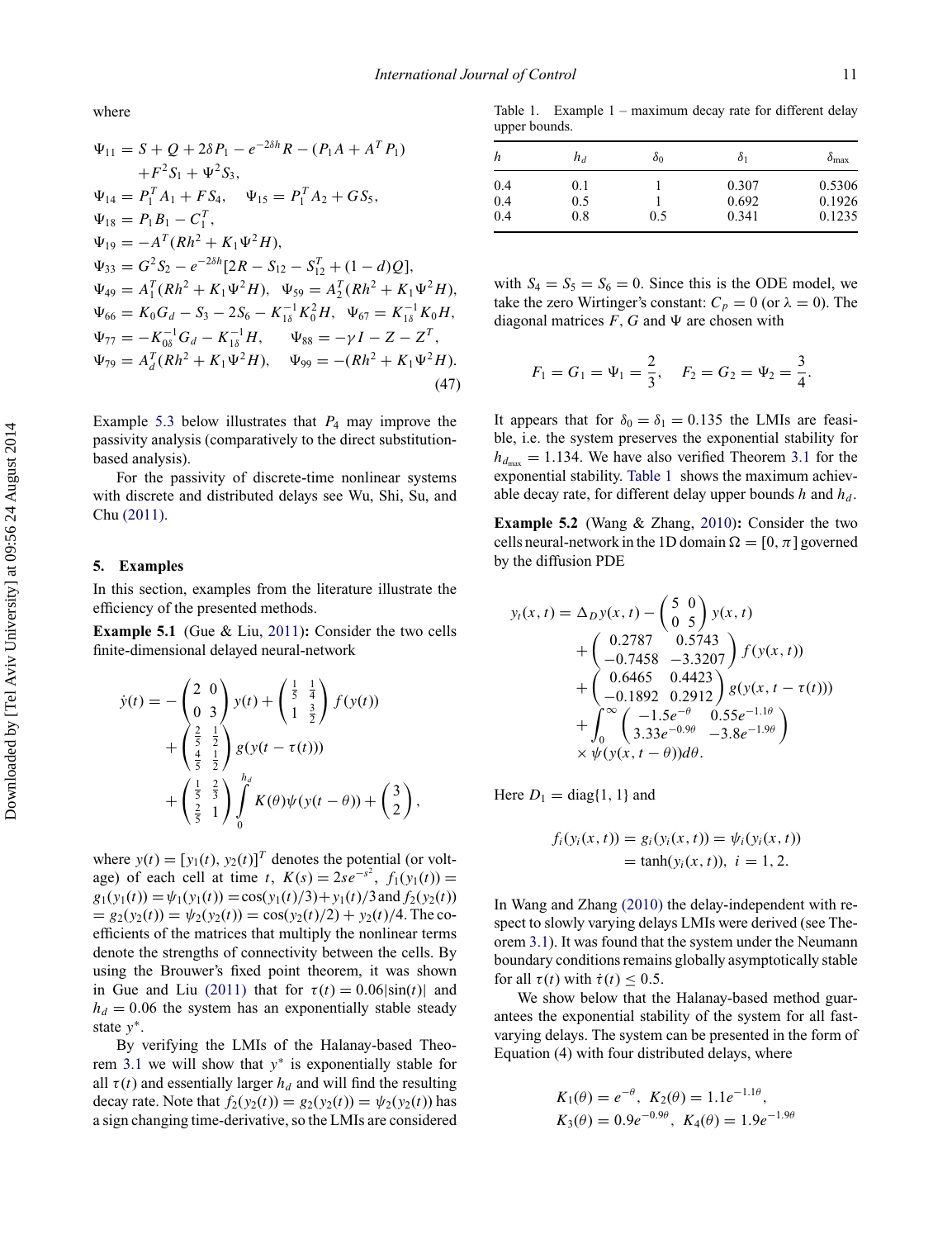|                      |                | Halanay                |                  | Descriptor $(S_6 = 0)$ | Descriptor $(S_6 \neq 0)$ |  |
|----------------------|----------------|------------------------|------------------|------------------------|---------------------------|--|
|                      | δ0             | $\delta_1$             | $o_{\text{max}}$ | $\delta_{\text{max}}$  | $o_{\text{max}}$          |  |
| Neumann<br>Dirichlet | 0.192<br>0.261 | $10^{-5}$<br>$10^{-5}$ | 0.192<br>0.261   | 0.196<br>0.265         | 0.231<br>0.284            |  |

<span id="page-12-1"></span>Table 2. Example  $2 -$  decay rate for  $h = 1$ .

and

$$
A_{d1} = \begin{pmatrix} -1.5 & 0 \\ 0 & 0 \end{pmatrix} = -1.5 \begin{bmatrix} 1 \\ 0 \end{bmatrix} [1 \ 0],
$$
  
\n
$$
A_{d2} = \begin{pmatrix} 0 & 0.5 \\ 0 & 0 \end{pmatrix} = 0.5 \begin{bmatrix} 1 \\ 0 \end{bmatrix} [0 \ 1],
$$
  
\n
$$
A_{d3} = \begin{pmatrix} 0 & 0 \\ 3.7 & 0 \end{pmatrix} = 3.7 \begin{bmatrix} 0 \\ 1 \end{bmatrix} [1 \ 0],
$$
  
\n
$$
A_{d4} = \begin{pmatrix} 0 & 0 \\ 0 & -2 \end{pmatrix} = -2 \begin{bmatrix} 0 \\ 1 \end{bmatrix} [0 \ 1].
$$
  
\n(48)

Here  $\frac{d}{dt}$  tanh(*y<sub>i</sub>*) = cosh<sup>-2</sup>(*y<sub>i</sub>*) ∈ (0, 1) and, thus, *F* = *G* =  $\Psi = I_2.$ 

We verify the reduced-order LMIs with  $l = 1$  (as explained in Remark [6\)](#page-9-1), where the decision variables  $G_{d1}^1, \ldots, G_{d4}^1$  and  $H_1^1, \ldots, H_4^1$  are scalars. Under the Neumann  $(C_p = 0, \lambda = 0)$  and the Dirichlet  $(C_p = 1)$  boundary conditions, the Halanay-based conditions (Remark [2\)](#page-5-1) with  $\delta_0 = \delta_1 = 0.1$  and  $S_1 = S_2 = S_6 = 0$  guarantee the exponential stability for all fast-varying discrete delays *τ* , whereas the descriptor-based conditions (Remark [5](#page-9-2) with  $\delta = 0$  and  $S_1 = S_2 = S_6 = 0$ ) guarantee the exponential stability for all  $\tau(t) \leq h \approx 10^{17}$ . Note that nonzero  $S_1$ ,  $S_2$ and  $S_6$  in this example do not improve the results. However, the LMIs with  $S_4 = S_5 = 0$  and nonzero  $S_1$ ,  $S_2$ ,  $S_3$ appeared to be unfeasible.

[Table 2](#page-12-1) compares the maximum decay rate achieved using the Halanay approach and the descriptor approach for fast-varying delays and  $h = 1$  under the both boundary conditions. It is seen that for the both approaches, the decay rate under the Dirichlet boundary conditions is larger than the one under the Neumann boundary conditions. Moreover, the descriptor-based approach may yield larger values for the decay rate *δ* over the Halanay-based one. However, the latter approach has less decision variables. Thus, under the Neumann boundary conditions the number of the scalar decision variables for the asymptotic stability is 13 for Wang and Zhang [\(2010\)](#page-13-16) and 14 for the Halanay-based exponential stability conditions (including the tuning parameter  $\delta_0 = \delta_1$ , whereas it is 40 for the descriptor-based LMIs (including  $S_6$ ).

<span id="page-12-0"></span>**Example 5.3:** Consider the following model of a two cells neural-network:

$$
y_t(x, t) = \Delta_D y(x, t) - \begin{pmatrix} 2.2 & 0 \\ 0 & 1.8 \end{pmatrix} y(x, t)
$$
  
+ 
$$
\begin{pmatrix} 1.2 & 1 \\ -0.2 & 0.3 \end{pmatrix} f(y(x, t))
$$
  
+ 
$$
\begin{pmatrix} 0.8 & 0.4 \\ -0.2 & 0.1 \end{pmatrix} g(y(x, t - \tau(t)))
$$
  
+ 
$$
A_d \int_0^{h_d} K(\theta) \psi(y(x, t - \theta)) d\theta + u(x, t),
$$
  

$$
z(x, t) = f(y(x, t))
$$
 (49)

with  $y(x, t) = [y_1(x, t), y_2(x, t)]^T$ ,  $f_i(y) = g_i(y) =$  $0.5(|y + 1| - |y - 1|)$  (*i* = 1*,* 2*), x* ∈ Ω ⊂ **R**<sup>*m*</sup> under the Neumann boundary conditions. The activation functions have nonnegative  $f_i^-$ ,  $g_i^-$  and  $F = G = I_2$ . The finitedimensional counterpart of Equation (49) with  $y = y(t)$ and  $A_d = 0$  (i.e. ODE with discrete delays) was analysed in Xu, Zheng, and Zou [\(2009\).](#page-13-17) It was found that for the slowly varying delay with  $\dot{\tau} \leq 0.2$  the system is exponentially stable and, thus, passive for  $\tau(t) \leq 0.4683$ . Here Theorem [4.1](#page-8-0) guarantees the internal exponential stability for all  $\tau(t) \leq h \simeq 10^{19}$ . For  $h = 10$ , Theorem [4.1](#page-8-0) leads to a larger decay rate  $\delta = 0.1999$  than the one  $\delta = 0.023$  guaranteed by Theorem [3.1.](#page-5-0)

Consider next a nonzero distributed delay matrix  $A_d =$  $\binom{-1}{-1}$ ,  $\psi_i(y_i(x, t)) = \tanh(y_i(x, t))$  (*i* = 1, 2), i.e.  $\Psi =$ *I*<sub>2</sub>, under Neumann boundary conditions and  $K(\theta) = 1$ . For  $h = 0.4683$ ,  $d = 0.2$  and  $h_d = 0.5$  the minimum values of *γ* guaranteed by Corollary [4.2](#page-10-0) are given in [Table 3.](#page-12-2) It is seen that in the case of Hurwitz  $A_d$ , the additional  $H$ -term

<span id="page-12-2"></span>Table 3. Example 3 – passivity factor  $\gamma$ .

| <b>PDE</b>   | $G_d$ , $H \neq 0$ | $G_d = 0, H \neq 0$ | $G_d \neq 0, H = 0$ | ODE | LMI (45), $P_4 \neq 0$ | LMI(46) |
|--------------|--------------------|---------------------|---------------------|-----|------------------------|---------|
| $\mathcal V$ | 0.517              | 0.626               | Not feasible        |     | 0.147                  | 0.403   |